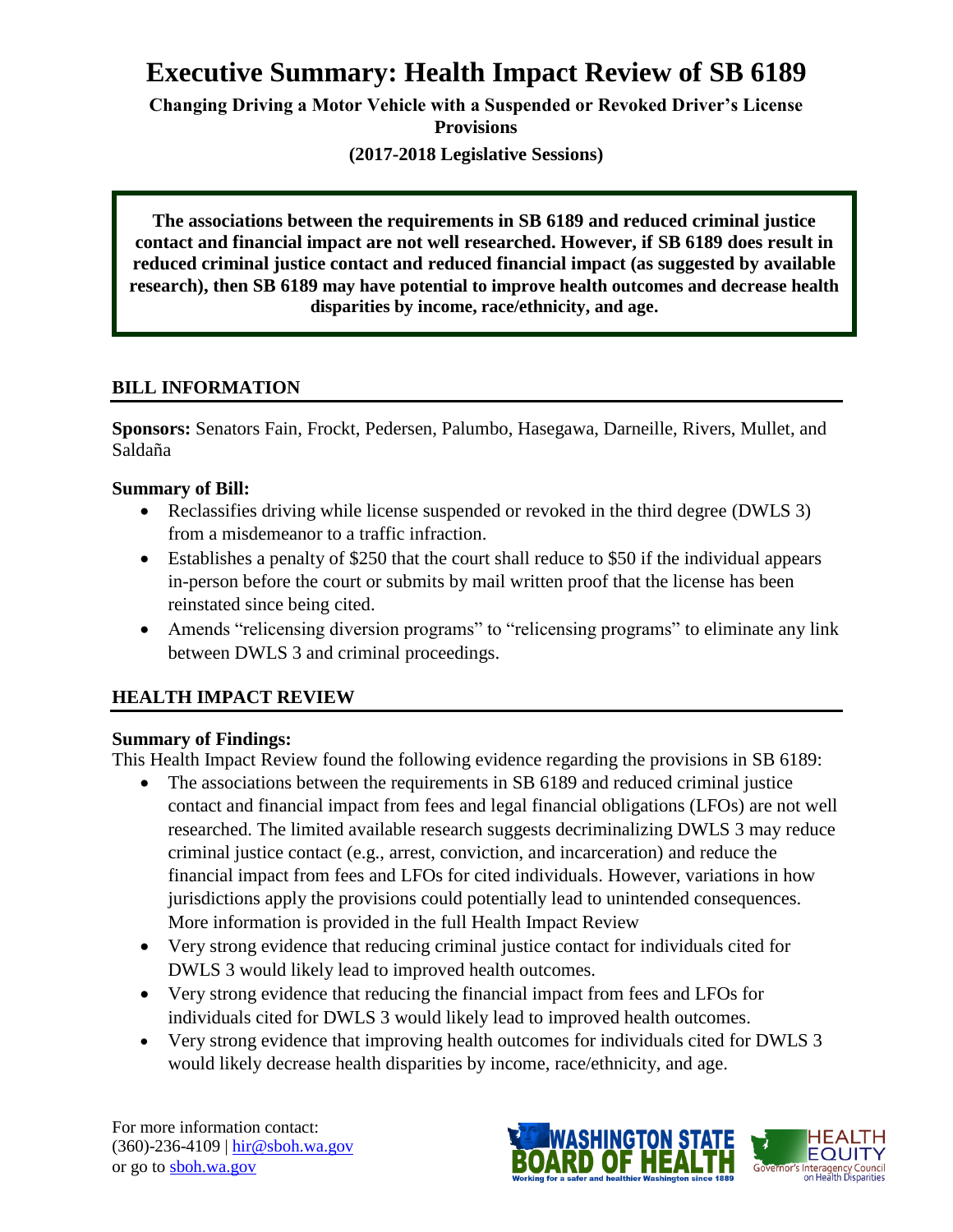# **Health Impact Review of SB 6189**

**Changing Driving a Motor Vehicle with a Suspended or Revoked Driver's License Provisions**

# **January 23, 2018**

Staff Contact: Caitlin Lang

# **Contents**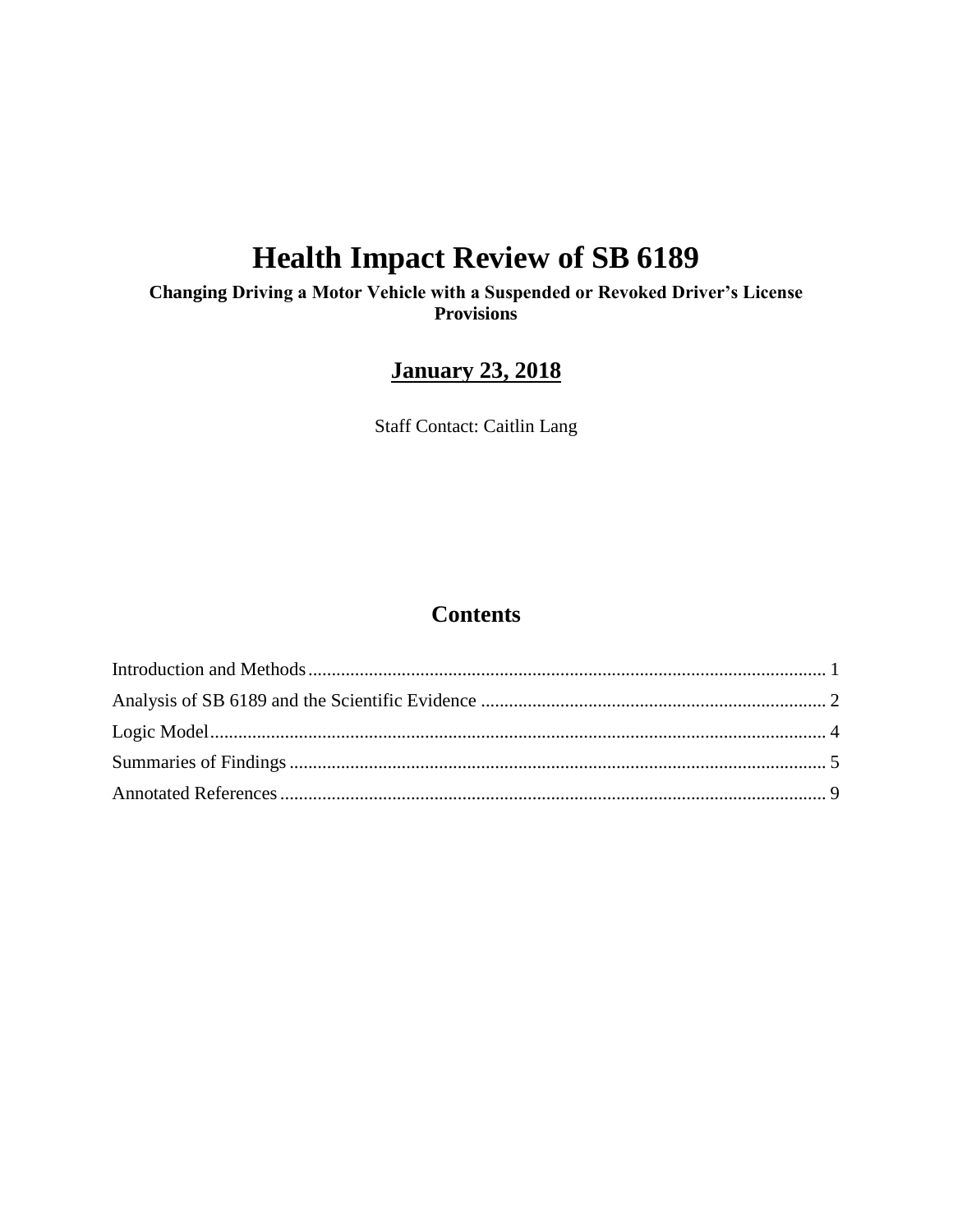# **Introduction and Methods**

<span id="page-2-0"></span>A Health Impact Review is an analysis of how a proposed legislative or budgetary change will likely impact health and health disparities in Washington State (RCW 43.20.285). For the purpose of this review 'health disparities' have been defined as the differences in disease, death, and other adverse health conditions that exist between populations (RCW 43.20.270). This document provides summaries of the evidence analyzed by State Board of Health staff during the Health Impact Review of Senate Bill 6189 [\(SB 6189\)](http://lawfilesext.leg.wa.gov/biennium/2017-18/Pdf/Bills/Senate%20Bills/6189.pdf) from the 2017-2018 legislative sessions.

Staff analyzed the content of SB 6189 and created a logic model depicting possible pathways leading from the provisions of the bill to health outcomes. We consulted with experts and contacted stakeholders with diverse perspectives on the bill. State Board of Health staff can be contacted for more information on which stakeholders were consulted on this review. We conducted objective reviews of the literature for each pathway using databases including PubMed and Google Scholar.

The following pages provide a detailed analysis of the bill including the logic model, summaries of evidence, and annotated references. The logic model is presented both in text and through a flowchart (Figure 1). The logic model includes information on the strength of the evidence for each relationship. The strength-of-evidence has been defined using the following criteria:

- **Not well researched:** the literature review yielded few if any studies or only yielded studies that were poorly designed or executed or had high risk of bias.
- **A fair amount of evidence:** the literature review yielded several studies supporting the association, but a large body of evidence was not established; or the review yielded a large body of evidence but findings were inconsistent with only a slightly larger percent of the studies supporting the association; or the research did not incorporate the most robust study designs or execution or had a higher than average risk of bias.
- **Strong evidence:** the literature review yielded a large body of evidence on the relationship (a vast majority of which supported the association) but the body of evidence did contain some contradictory findings or studies that did not incorporate the most robust study designs or execution or had a higher than average risk of bias; or there were too few studies to reach the rigor of 'very strong evidence'; or some combination of these.
- **Very strong evidence:** the literature review yielded a very large body of robust evidence supporting the association with few if any contradictory findings. The evidence indicates that the scientific community largely accepts the existence of the association.

The annotated references are only a representation of the evidence and provide examples of current research. In some cases only a few review articles or meta-analyses are referenced. One article may cite or provide analysis of dozens of other articles. Therefore the number of references included in the bibliography does not necessarily reflect the strength-of-evidence. In addition, some articles provide evidence for more than one research question so they are referenced multiple times.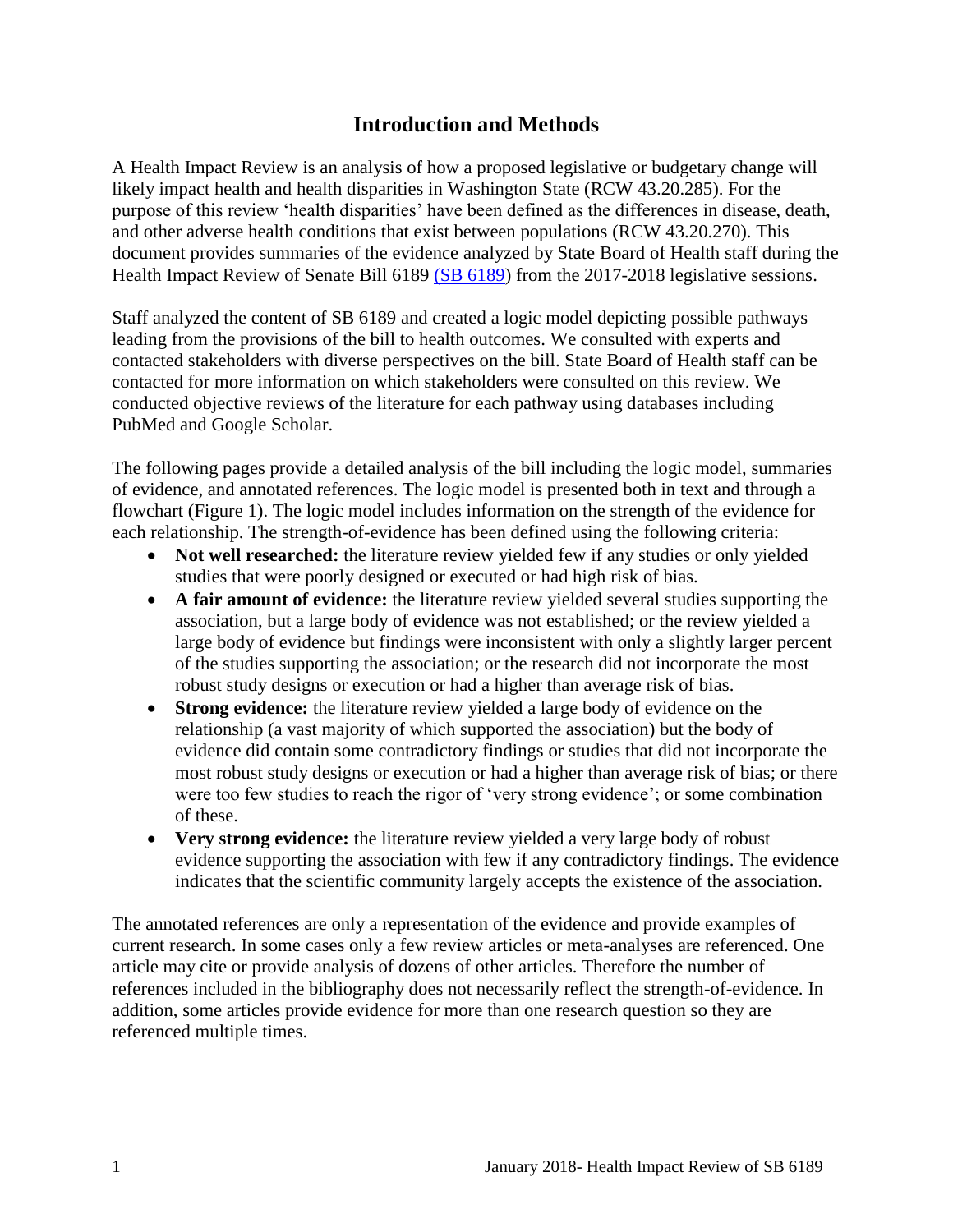# **Analysis of SB 6189 and the Scientific Evidence**

#### <span id="page-3-0"></span>*Summary of relevant background information*

- In 1993, the Washington State Legislature amended RCW [46.20.289](http://app.leg.wa.gov/rcw/default.aspx?cite=46.20.289) to include failure to pay and failure to appear as grounds for driver's license suspension. Changes were incorporated into RCW [46.20.342](http://lawfilesext.leg.wa.gov/biennium/1993-94/Pdf/Bills/Session%20Laws/House/1741-S.SL.pdf?cite=1993%20c%20501%20%C2%A7%201.) which made driving with a suspended license in the third degree a misdemeanor  $(DWLS 3).<sup>1</sup>$
- When an individual is convicted of a crime in Washington, the court has the authority to order the payment of legal financial obligations (LFOs), which may include fines, fees, and costs associated with an individual's conviction.<sup>2</sup>
- In 2005, the Washington Supreme Court ruled in the case of *City of Redmond v. Moore* that RCW 46.20.289 was unconstitutional for lack of due process, resulting in a drop in the number of licenses suspended and the number of DWLS 3 charges filed.<sup>3</sup>
- In 2006, changes were made to RCW 46.20.289 that addressed the issue identified by the Washington Supreme Court and enforcement of DWLS 3 returned to previous levels, approximately 70,000 filings.<sup>3</sup>
- In 2012, the Washington State Legislature passed  $\underline{\text{SB}}$  6284 which amended 46.20.289 by eliminating failure to pay "non-moving violations" from the list of offenses for license suspension.<sup>4</sup>

## *Summary of SB 6189*

- Reclassifies driving while license suspended or revoked in the third degree (DWLS 3) from a misdemeanor to a traffic infraction.
- Establishes a penalty of \$250 that the court shall reduce to \$50 if the individual appears in person before the court or submits by mail written proof that the license has been reinstated since being cited.
- Amends "relicensing diversion programs" to "relicensing programs" to eliminate any link between DWLS 3 and criminal proceedings.

# *Health impact of SB 6189*

The associations between the requirements in SB 6189 and reduced criminal justice contact and financial impact are not well researched. However, if SB 6189 does result in reduced criminal justice contact and reduced financial impact (as suggested by available research), then SB 6189 may have potential to improve health outcomes and decrease health disparities by income, race/ethnicity, and age.

#### *Pathways to health impacts*

The potential pathways leading from the provisions of SB 6189 to decreased health disparities are depicted in Figure 1. The associations between the provisions required by SB 6189 and reduced criminal justice contact and reduced fees and Legal Financial Obligations (LFOs) are not well researched. The limited available research suggests that whether individuals cited for DWLS 3 experience increased or reduced criminal justice contact and financial impact from associated fees is dependent on how jurisdictions apply new provisions. There is a very strong evidence that reducing criminal justice contact would likely improve health outcomes for a number of individual and intergenerational health indicators including depression, life dissatisfaction, heavy drinking status, and smoking status.<sup>5-7</sup> There is very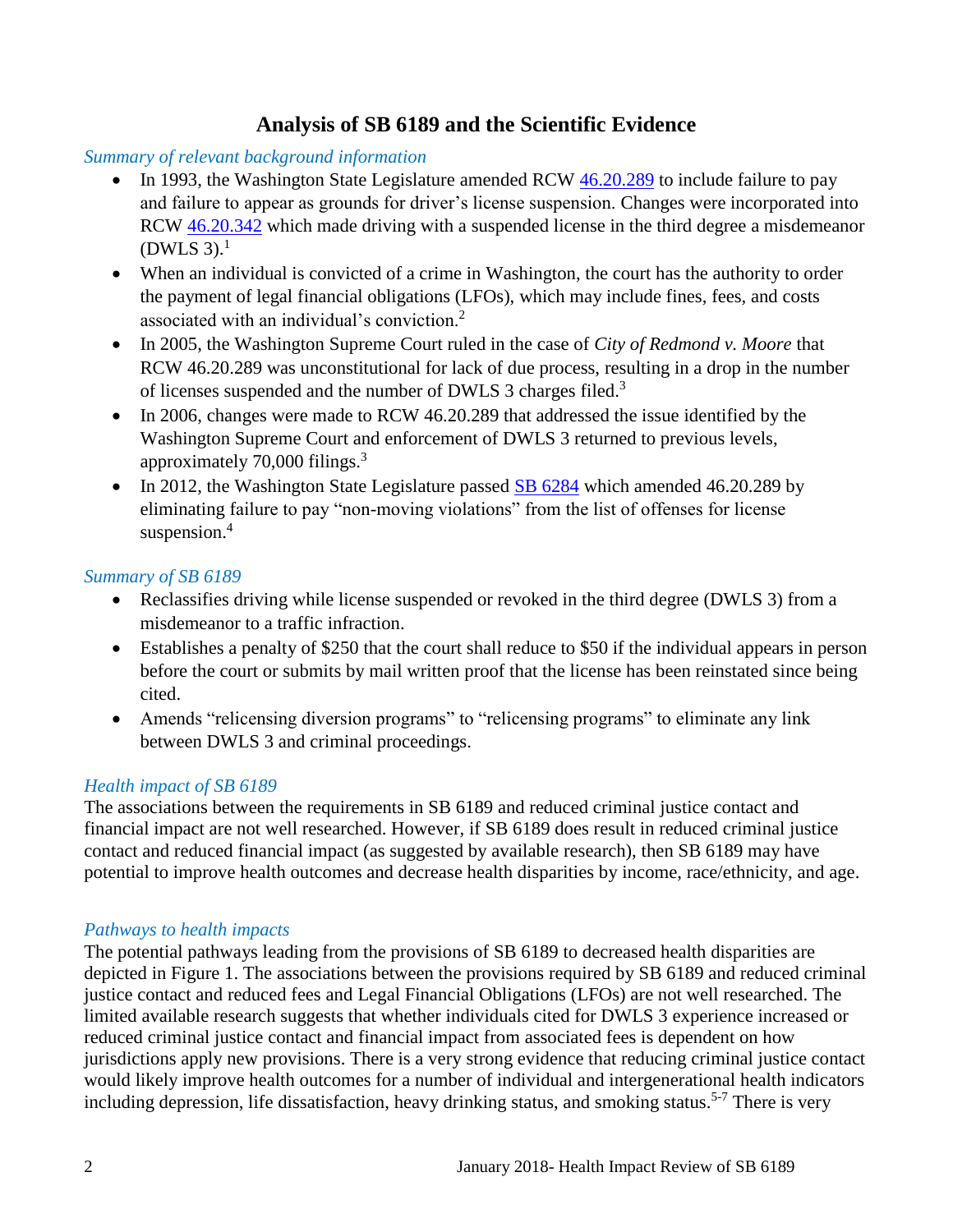strong evidence that reducing the financial burden of fees and LFOs would likely improve health outcomes for a number of indicators including overall self-rated health, depression, anxiety, asthma, obesity, and high blood pressure.<sup>8-17</sup> There is very strong evidence that improving health outcomes for individuals cited for DWLS 3 would likely reduce health disparities by income,  $8-20$ , race/ethnicity<sup>[9,](#page-12-0)[11,](#page-13-0)[14,](#page-14-0)[18,](#page-15-0)[21-26](#page-16-0)</sup>, and age.<sup>[14](#page-14-0)[,27](#page-17-0)[,28](#page-18-0)</sup>

Due to time limitations we only researched the most direct connections between the provisions of the bill and decreased health disparities and did not explore the evidence for all possible pathways. For example, potential pathways that were not researched include:

 Evidence for how reducing contact with the criminal justice system impacts one's ability to secure employment and housing.

#### *Magnitude of impact*

Data from the Administrative Office of the Courts in Washington show that from 1994 to 2015 the DWLS 3 misdemeanor classification resulted in: 1,441,097 filings; 860,445 convictions; and 3,768,120 jail days sentenced.<sup>3</sup> In 2007, Washington reported DWLS 3 filings accounted for one-third of its 300,000 misdemeanor cases and amounted for more than 60% of filings in some courts.<sup>[29,](#page-19-0)[30](#page-19-1)</sup> The American Civil Liberties Union (ACLU) of Washington estimated that the cost of enforcing DWLS 3 in the state between 1994 and 2015 was more than \$1.3 billion.<sup>3</sup>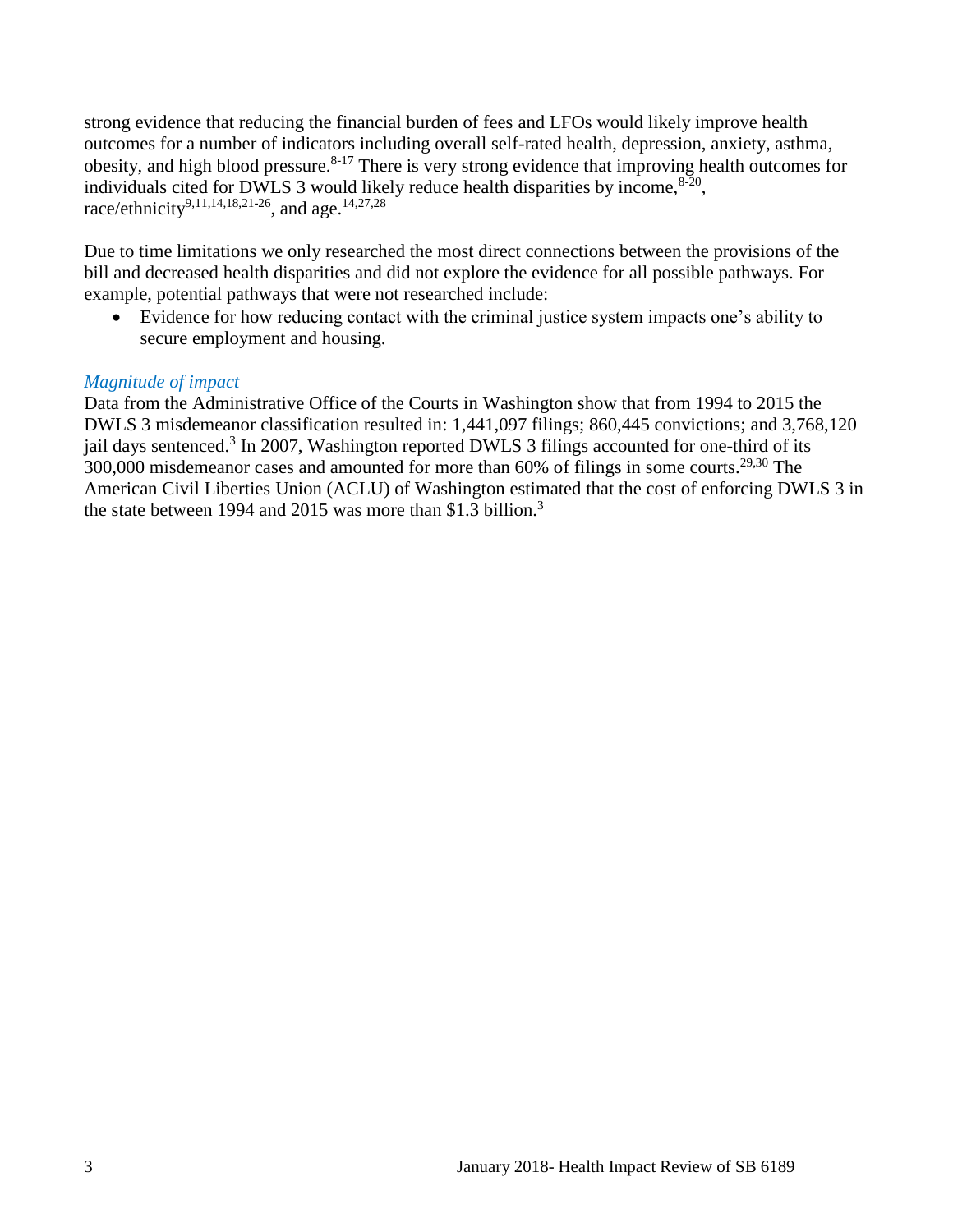# **Logic Model**

<span id="page-5-0"></span>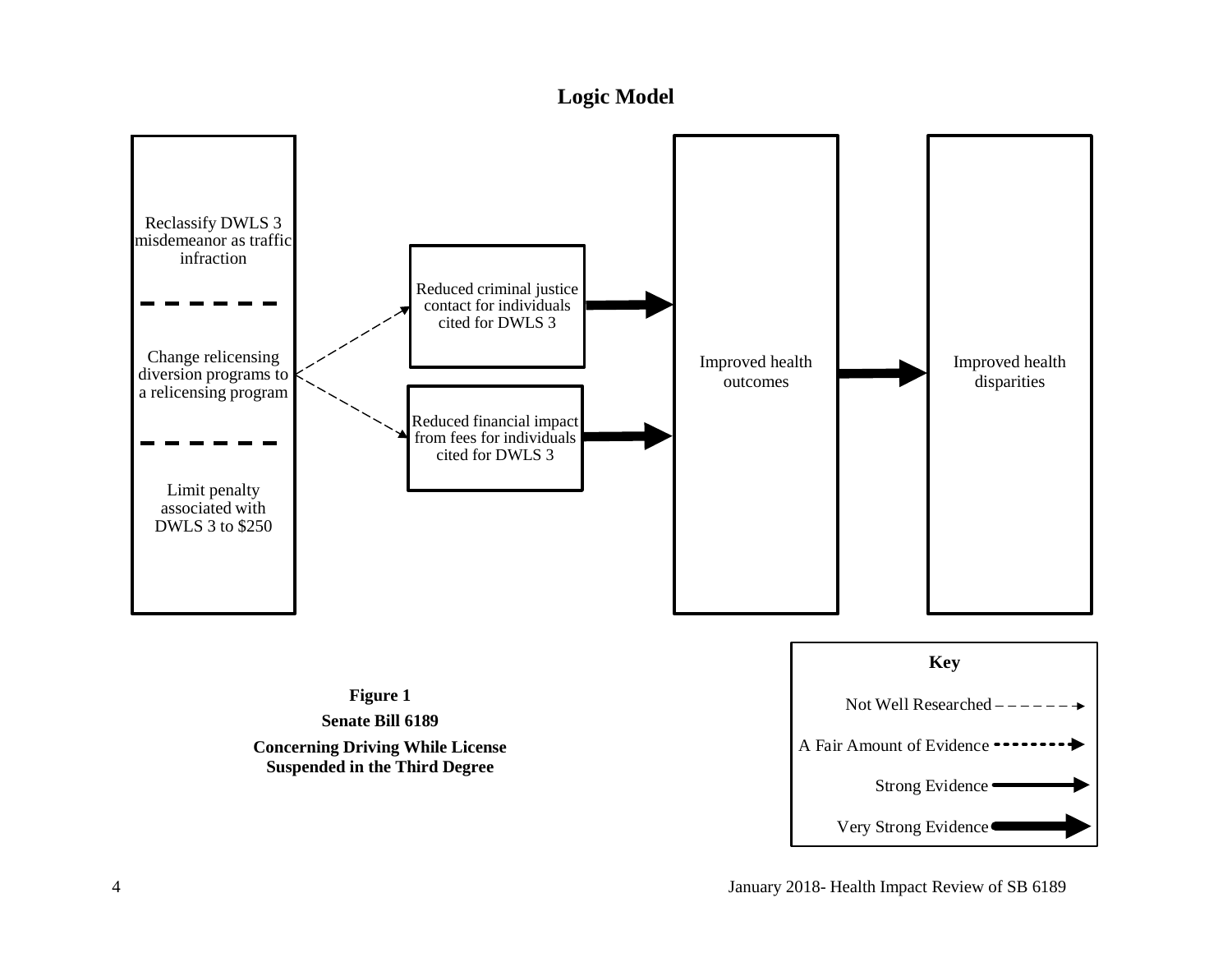# **Summaries of Findings**

#### <span id="page-6-0"></span>**Will the provisions of SB 6189 reduce criminal justice contact for individuals cited with DWLS 3?**

The association between the provisions specified in SB 6189 and criminal justice contact (e.g., arrest, conviction, and incarceration) for those cited with DWLS 3 is not well researched. Of the limited peer-reviewed analyses that exist, authors note that the impact likely depends upon how jurisdictions implement the infraction citations and whether other criminal justice means are used to collect outstanding fines. As a whole, the provisions specified in SB 6189 reclassify DWLS 3 as a civil infraction—removing the offense from the criminal system entirely and applying a financial penalty. Researchers refer to this as 'full decriminalization'.<sup>30</sup> While the underlying conduct remains punishable, full decriminalization can spare defenders many of the collateral consequences of the criminal process.<sup>30</sup> Decriminalizing non-violent offenses has been proposed as one way to reduce criminal court costs (associated with prosecution, defense, and jail time). Available research suggests that full decriminalization of non-violent offenses may reduce the number of associated arrests, days of incarceration, and legal financial obligations (LFOs)  $29-31$ . Under a fine-only model, defendants with available resources can quickly terminate contact with the criminal justice system by either paying the \$250 fine applied by SB 6189 or completing necessary actions to reinstate their driver's license and paying a \$50 fine. The provisions allow those who have the time and financial means necessary to avoid lasting consequences of criminal records.<sup>30</sup>

Conversely, a fine-only model may still unintentionally result in criminal justice contact (arrests and incarceration) for individuals cited for DWLS 3 in Washington State. The majority of DWLS 3 cases in the state result from an unpaid traffic ticket.<sup>[29](#page-19-0)[,31](#page-19-2)</sup> Establishing DWLS 3 as a civil infraction eliminates arrest and incarceration at the point the citation is written, and relicensing programs may reduce criminal justice contact by offering payment plans or community service options to individuals cited with DWLS 3.<sup>29</sup> However, under SB 6189 provisions, individuals are responsible for paying the original fines/LFOs and the additional DWLS 3 penalty. A missed payment could prompt use of contempt proceedings (failure to pay or to appear) to collect fines, which in Washington State may result in additional criminal justice contact including arrest and jail time. 30

Natapoff's review cautions that variable application of DWLS 3 infraction citations across jurisdictions will likely affect whether criminal justice contact increases or decreases. An analysis of criminal court caseloads in Washington State from 2010-2015 found that enforcement of DWLS 3 varies by jurisdiction (low of 3.9% of criminal caseload, high of  $61.3\%$ ).<sup>3</sup> In response to rising costs and overburdened public defender's offices, some jurisdictions have effectively decriminalized DWLS 3 through the use of relicensing programs or by not pursuing charges.<sup>3</sup> Changing [DWLS 3 to a civi](#page-12-1)l [infraction coul](#page-21-0)d result in law enforcement departments writing more citations to demonstrate performance improvement and generate revenue <sup>30</sup>, which could inadvertently increase criminal justice contact.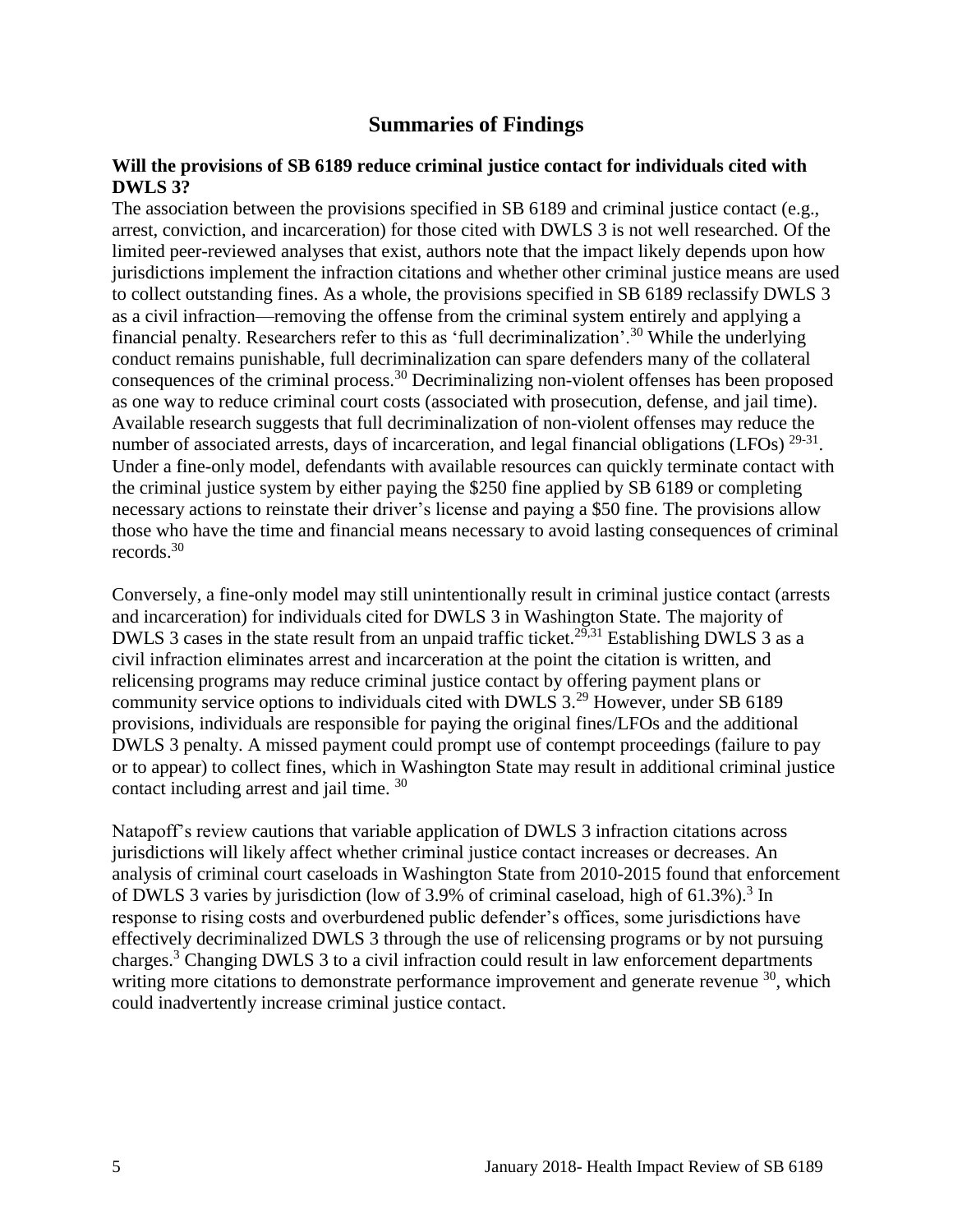#### **Will the provisions of SB 6189 reduce the financial impact from fees/LFOs for individuals cited with DWLS 3?**

The association between the provisions specified in SB 6189 and the financial impact from fees/LFOs for those cited in Washington is not well researched. Initial analysis suggests the \$250 fine (to be reduced to \$50 with proof that the license has been reinstated) is likely less than the LFOs associated with current misdemeanor charges.<sup>32</sup> When an individual is convicted of a crime in Washington, the court has the authority to order the payment of LFOs, which may include fines, fees, and costs associated with an individual's conviction.<sup>2</sup> LFOs from district and municipal courts are subject to 12% interest if the case is sent to a collection agency and placed in collection status.<sup>19</sup>

Yakima County, Washington, previously implemented a DWLS charge reduction and relicensing program. The program offered offenders a resolution for \$350 in fines and diverted approximately 900 cases per year from the public defender's office. However, a high percentage of those cited had low-incomes and were unable to pay the original and new fines  $29$ , creating a cycle of additional citations and fines. A few jurisdictions in Washington State have attempted to limit the financial burden of fines on indigent individuals by establishing reasonable payment plans and opportunities to convert fines into community service hours (to be paid no less than state or local minimum wage).<sup>29</sup> Natapoff notes that while some jurisdictions across the country work to limit the burden of fees on indigent individuals, other localities fund the criminal justice system and general budget using user fees. How local jurisdictions enforce provisions of SB 6189 will likely determine whether decriminalization increases or decreases the financial burden of fines associated with DWLS 3 and potential LFOs associated with failure to pay outstanding penalties.

#### **Will reducing criminal justice contact for individuals cited with DWLS 3 lead to improved health outcomes?**

There is very strong evidence indicating that involvement in the justice system is linked to poor health outcomes.<sup>33-38</sup> Criminal justice contact can be measured by a number of indicators including, but not limited to, arrest, conviction, and incarceration.<sup>[6,](#page-11-0)[30](#page-19-1)</sup> There is a large body of evidence that supports the association between incarceration and poor health outcomes. Although individuals who are incarcerated may see some health benefits during incarceration, they also experience chronic medical conditions, infectious diseases, lower self-rated health, increased psychiatric disorders, and a greater risk of mortality upon release.[5,](#page-11-1)[30](#page-19-1)[,39](#page-22-0) Research shows that those with a history of incarceration have a significantly greater likelihood of major depression, life dissatisfaction, and mood disorders when compared to individuals who do not have a history of incarceration <sup>[5,](#page-11-1)[6](#page-11-0)</sup> and that effects persist after release. Analysis of a contemporary cohort's criminal justice contact and mental health over time found arrest and incarceration—but not conviction—are independently associated with poor mental health.<sup>6</sup> Fear of and stigma associated with arrest also present health consequences.<sup>30</sup>

DWLS 3 misdemeanor charges disproportionately affect young drivers in Washington State. Administrative Office of the Courts data show people ages 16-29 account for more than 51% of all DWLS 3 filings from 1994 to 2015. Since 1994, more than 160,000 DWLS 3 charges have been brought against persons under 21 years of age. Psychosocial development is disrupted by factors such as involvement in the justice system, traumatic incidents, parental incarceration,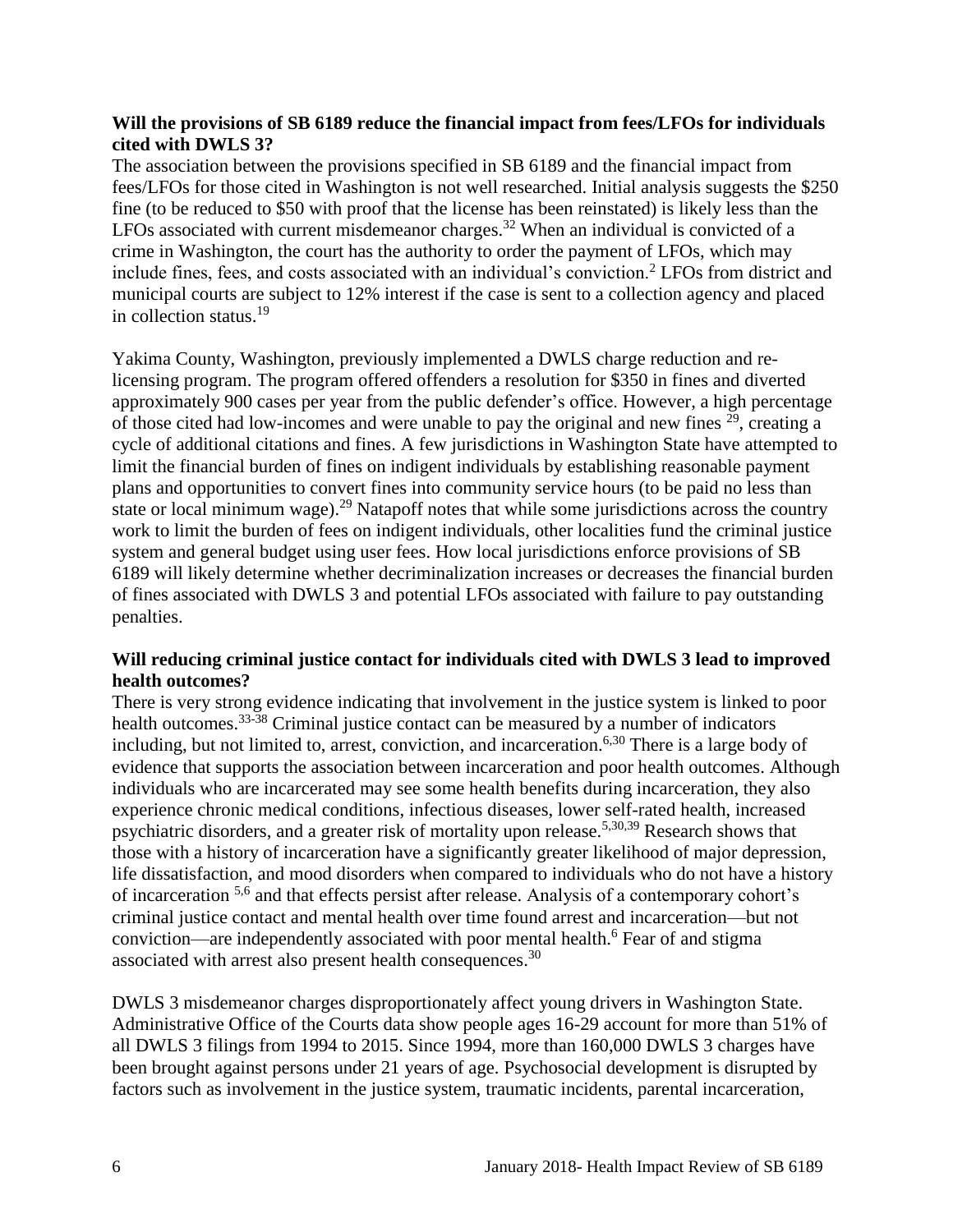poverty, foster care, substance abuse, mental health needs, and learning disabilities.<sup>27</sup> Preventing young adults from experiencing incarceration would likely improve mental health outcomes for these individuals.

In addition to the literature that demonstrates an association between criminal justice involvement and physical and mental health outcomes, a growing body of research examines the intergenerational effects of incarceration and criminal justice contact. Multivariate analyses (adjusted for demographic, socioeconomic, and familial characteristics) found parental incarceration is independently associated with five children's health indicators: learning disabilities, Attention Deficit Disorder/Attention Deficit Hyperactivity Disorder, behavior or conduct problems, developmental delays, and speech or language problems.<sup>39</sup> An analysis of adverse childhood experiences (ACEs) found having a household member incarcerated may have health consequences that persist into adulthood. Controlling for age, sex, education, race/ethnicity, and other ACEs, Gjelsvik et al. found people who had a household member incarcerated during their childhood had higher odds of being a current smoker (AOR=1.5) and higher odds of heavy drinking (AOR=1.39). Therefore, reducing criminal justice contact for individuals cited for DWLS 3 has the potential to lead to improved health outcomes.

#### **Will reducing the financial impact from fees/LFOs for individuals cited for DWLS 3 lead to improved health outcomes?**

There is very strong evidence that reducing the financial impact from LFOs for individuals cited for DWLS 3 will lead to improved health outcomes. Financial impact can be measured by a number of indicators including household income, socioeconomic position, relative deprivation, poverty rates, and personal indebtedness.<sup>[12,](#page-13-1)[13,](#page-13-2)[15-18](#page-14-1)</sup> There is a large body of robust evidence that supports the association between income and health. Significant correlations exist between lower income and a number of health indicators including worse overall self-reported health, depression, stress, asthma, arthritis, stroke, oral health, tobacco use, women's health indicators, health screening rates, physical activity, and diabetes.<sup>[8-10](#page-12-1)[,12](#page-13-1)[,15](#page-14-1)[,16](#page-14-2)</sup> Further, 2015 data indicate that age-adjusted death rates were higher in Washington census tracks with higher poverty rates.<sup>11</sup> Household income was also the strongest predictor of self-reported health status in Washington in 2016, even after accounting for age, education, and race/ethnicity.<sup>14</sup>

In addition to the literature that demonstrates an association between income and health, another body of evidence also indicates an association between debt, or indebtedness, and health. Evidence from two large peer-reviewed systematic reviews show that unpaid debt is associated with poorer self-reported physical health and health-related behaviors such as physical activity, alcohol and tobacco use, and diet quality.<sup>[13,](#page-13-2)[17](#page-14-3)</sup> Further, evidence shows that personal debt negatively impacts mental health and is associated with an increased rate of depression and depression-related symptoms such as anxiety and anger as well as suicidal ideation.<sup>[13](#page-13-2)[,17](#page-14-3)</sup> The results from a pooled meta-analysis demonstrate significant associations between debt and mental disorders, depression, suicide completion or attempt, problem drinking, drug dependence, neurotic disorder, and psychotic disorders.<sup>13</sup> Therefore, reducing the financial burden from LFOs associated with misdemeanors, and thereby reducing legal debt, would improve mental and physical health outcomes for this population.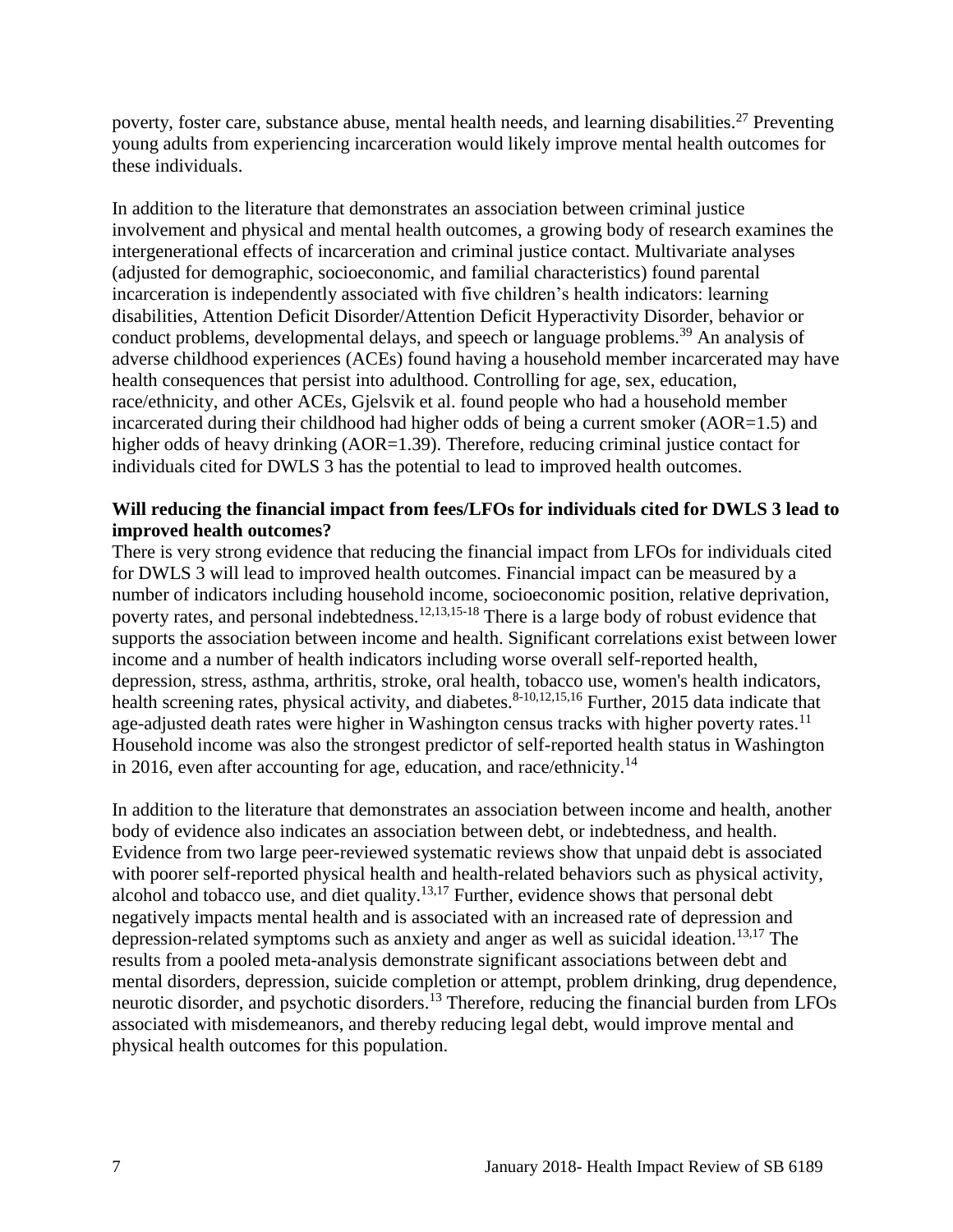#### **Will improved health outcomes lead to decreased health disparities among individuals cited with DWLS 3?**

There is very strong evidence that improving health outcomes for individuals cited for DWLS 3 would decrease health disparities. Evidence indicates that communities of color, young adults, and individuals with low-income are disproportionately represented among those cited for DWLS 3.[3](#page-10-1)[,29-31](#page-19-0) Evidence indicates that this disproportionality also exists in Washington. For example, in 2015, black and American Indian/Alaska Native individuals made up 12.6% and 3.5% of persons in Washington cited for DWLS 3 although they made up only 4% and 2% of the total Washington population, respectively.<sup>3</sup> Data was not available for other populations. Additionally, an examination of 1999 Seattle impound program data found, "…more than 40% of the approximately 5,000 cars impounded for DWLS violations were driven or owned by African-Americans," who comprised  $11\%$  of the city's population.<sup>31</sup> Young adults are also disproportionately charged with DWLS 3. According to the Administrative Office of the Courts data, individuals ages 18-29 comprised 51.6% of DWLS 3 filings from 1994 to 2015.<sup>3</sup> Additionally, evidence indicates that DWLS 3 cases disproportionately affect people with lowincomes across the state.[3,](#page-10-1)[29-31](#page-19-0) A 1999 study in Seattle found that of 184 people with suspended licenses, the average person had \$2,095 in unpaid fines and a monthly income of \$810.<sup>29</sup>

Data has shown that communities of color experience worse health outcomes than their counterparts for many health measures. In Washington, data indicate that American Indian/Alaska Natives and black residents had some of the highest age-adjusted death rates and shortest life expectancies at birth compared to other groups in the state.<sup>11</sup> Further, compared to white communities in Washington, communities of color also have higher rates of current tobacco use, diabetes, obesity, and poorer self-reported overall health and mental health.<sup>[8](#page-12-1)[,9](#page-12-0)[,14](#page-14-0)[,21](#page-16-0)[,25](#page-17-1)</sup> Since communities of color are disproportionately represented among those cited for DWLS 3, by improving health outcomes for these populations, SB 6189 would have the potential to decrease health disparities by race/ethnicity.

Studies show that young people who have experienced incarceration are more likely to experience poor physical and mental health outcomes than those who have not experienced incarceration.<sup>[14,](#page-14-0)[27,](#page-17-0)[28](#page-18-0)</sup> Limiting criminal consequences for those cited for DWLS 3 (criminal justice contact and LFOs/fees) has the potential to improve health outcomes for young adults, which would in turn help decrease health disparities among cited individuals.

Because income has such a large impact on health, as discussed above, low income populations face disparities in many health measures.  $8-20$  Data indicate that this correlation between low income and poor health exists in Washington State as well.<sup>[8-11](#page-12-1)[,14](#page-14-0)[,25](#page-17-1)</sup> Improving health outcomes for individuals with low-incomes by decriminalizing DWLS 3 would, therefore, likely reduce health disparities.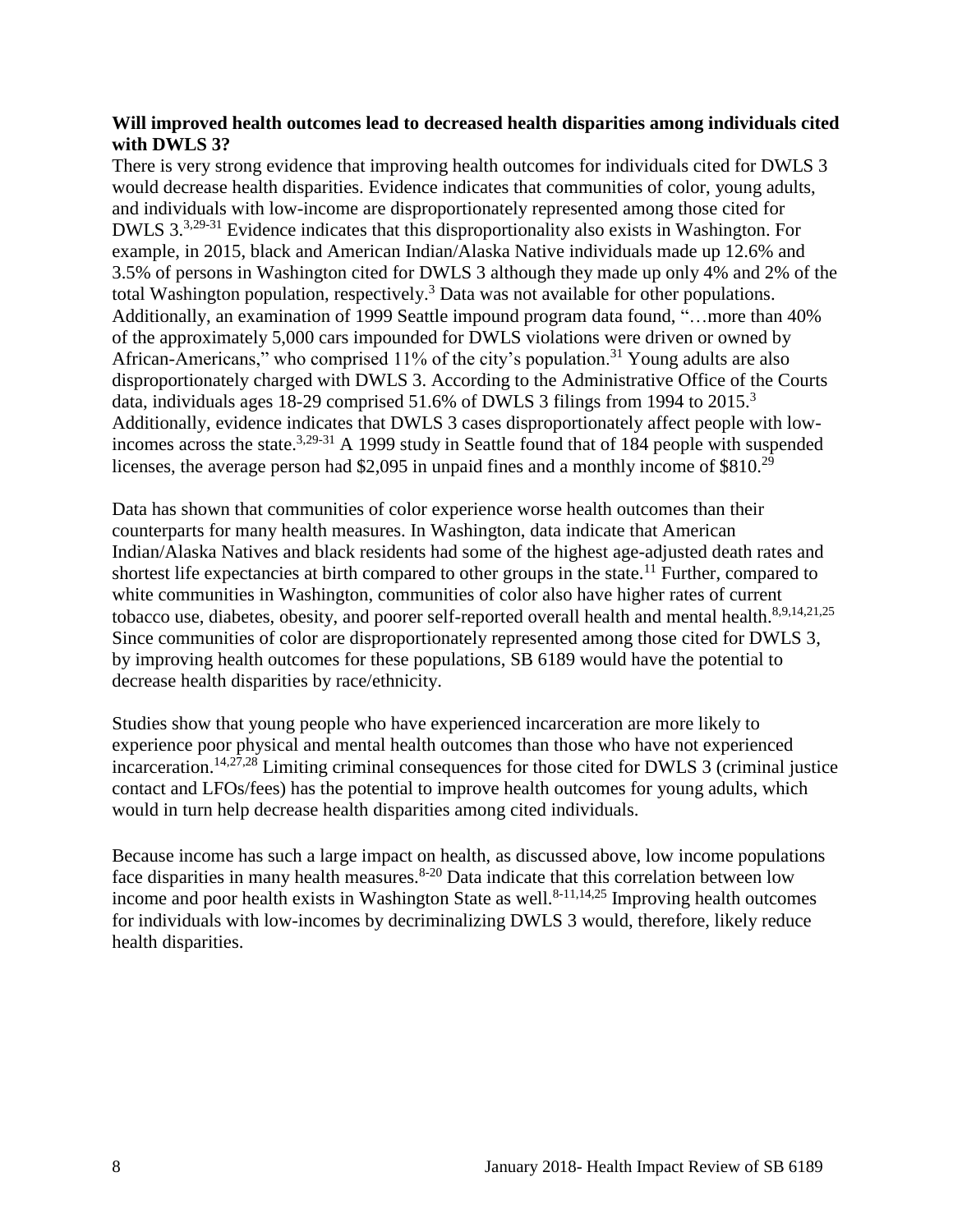# **Annotated References**

#### <span id="page-10-0"></span>1. **Driving while license invalidated—Penalties—Extension of invalidation., RCW 46.20.342 (1993).**

Final Bill Report, Washington State Legislature HB 1741, 1993 Leg. 53rd Session (1993). Amended RCW 46.20.342(1)(c)(iv) to include failure to pay and failure to appear as grounds for driver's license suspension in the third degree, a misdemeanor.

#### 2. **Beckett Katherine, Harris Alexes, Evans Heather. The Assessment and Consequences of Legal Financial Obligations in Washington State. Washington State Minority and Justice Commission;2008.**

In this report, Beckett et al. examine the assessment and consequences of legal financial obligations (LFOs) assessed by the Washington State Superior Court. The authors use two sources of data including 3,366 Washington State Superior Court cases from January and February 2004 as well as qualitative interviews with fifty Washington residents who were assessed LFOs in one of four selected counties. Data from court records indicate that Hispanic defendants, male defendants, and persons convicted of drug crimes have significantly higher fees and fines than their counterparts, including those convicted for violent crimes. Further, there is significant variation of median LFO by county, even among cases where the charges and prior criminal histories are identical. The authors found that counties with, "...smaller populations, higher drug arrest and violent crime rates, and/or comparatively small proportions of their budgets devoted to law and justice assess significantly higher fees and fines." Findings from interview data demonstrate that LFOs exacerbate many difficulties that individuals face when trying to reintegrate into their community following a criminal conviction. Examples of some of these added difficulties due to LFOs include reducing income and worsening credit scores, hindering efforts to pursue education, training, and employment, and reducing eligibility for federal benefits. The authors conclude by presenting a number of recommendations that would reform the current LFO practices in Washington.

## <span id="page-10-1"></span>3. **Washington American Civil Liberties Union of. Driven to Fail: The High Cost of Washington's Most Ineffective Crime - DWLS III. ACLU of Washington;2017.**

The ACLU of Washington conducted an analysis of DWLS 3 cases from the years 1994 to 2015. While the costs incurred for each DWLS 3 case vary (by jurisdiction, the defendant's previous record, presence or absence of a trial, etc.), the cost of enforecement was approximated using state agency estimates (Fiscal Notes) produced in 2012. At that time, the agencies estimated a single DWLS 3 case cost \$328 for prosecution (SB 6284 Local Government Fiscal Note), \$328 for defense, \$176 in court costs (SB 6284 Judicial Impact Fiscal Note), and \$264 in jail costs for cases resulting in a conviction. These costs were offset by an average of \$91 in government revenue per conviction. After adjusting for inflation, filing a DWLS 3 case costs between \$568 and \$925, depending on the year and if it results in a conviction between \$112 and \$182.24. An analysis of criminal court caseloads from 2010-2015 found that enforcement of DWLS 3 varies in Washington State by jurisdiction. Only courts with at least 200+ filings during the time period were included, and all superior courts were excluded. Data also showed that DWLS 3 cases disproportionately impact people of color, individuals with low-incomes, and young adults (ages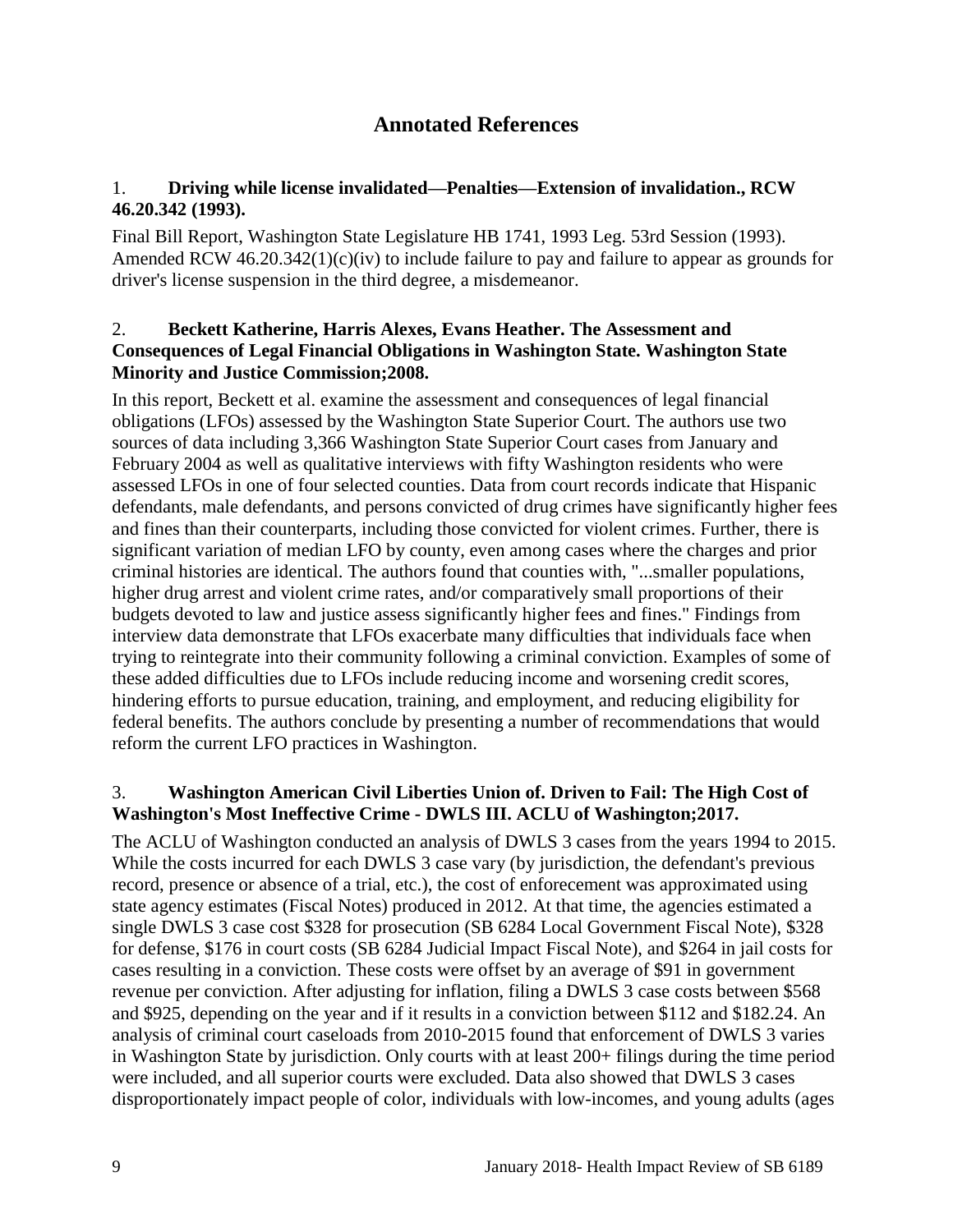18-29). In 2015, White people accounted for 80.3% of the state population and 81% DWLS 3 filings in Washington; Native Americans were 1.9% of the population and 3.5% of DWLS 3 filings; and Black individuals comprised 4.1% of the population and 12.6% of DWLS 3 filings.

# 4. **Final Bill Report Enrogssed Second Substitute Senate Bill 6284, (2012).**

Reforming Washington's approach to certain nonsafety civil traffic infractions by authorizing a civil collection process for unpaid traffic fines and removing the requirement for law enforcement intervention for the failure to appear and pay a traffic ticket. Amended RCW by eliminating failure to pay non-moving violations from list of DWLS 3 offenses.

#### <span id="page-11-1"></span>5. **Yi Youngmin, Turney Kristin, Wildeman Christopher. Mental Health Among Jail and Prison Inmates.** *American Journal of Men's Health.* **2017;11(4):900-910.**

Yi et al. analyzed a sample  $(n = 3,139)$  from the Fragile Families and Child Wellbeing Study (FFCWS), a longitudinal survey commonly used to study the individual and spillover consequences of incarceration, to assess how the relationship between current incarceration and self-reported mental health varies across jail incarceration and prison incarceration. Researchers found fathers incarcerated in jails "...have higher odds of depression (OR=5.06), life dissatisfaction ( $OR = 3.59$ ), and recent illicit drug use ( $OR = 4.03$ )" compared to those not incarcerated. While fathers incarcerated in prisons "...have higher odds of life dissatisfaction (OR=3.88) and lower odds of heavy drinking (OR=0.32) compared with those not incarcerated." Results confirm the negative associations between incarceration and mental health and provide new insight into between-facility differences in mental health of currently incarcerated fathers. Authors conclude that further research is needed to better understand the effects of incarceration in jails and the implications for the well-being of current and former inmates' children and families.

## <span id="page-11-0"></span>6. **Sugie Naomi F., Turney Kristin. Beyond Incarceration: Criminal Justice Contact and Mental Health.** *American Sociological Review.* **2017;82(4):719-743.**

The authors examined associations between criminal justice contact and mental health using data from the National Longitudinal Survey of Youth (NLSY97). The nationally representative survey of a contemporary cohort includes information about criminal justice contact (including arrest, conviction, and incarceration) and mental health over time. Analysis showed arrest and incarceration—but not conviction—are independently associated with poor mental health. Arrests accounted for nearly half of the association between incarceration and mental health. Authors propose uncertainty and anticipatory stress are primary mechanisms that worsen mental health and deserve further study. Researchers document that criminal justice contact is socially patterned and is more common among non-Hispanic blacks than non-Hispanic whites and Hispanics. However, the associations between criminal justice contact and mental health are similar across racial/ethnic groups. Researchers found respondents' previous exposure to disadvantaged ecological contexts (i.e. counties with high proportions of residents with incomes below the poverty, unemployed civilians, female-headed households, and households receiving public assistance income) had negative consequences for mental health. The authors asserts the importance of mental health for other life course outcomes (e.g. physical health, socioeconomic status, children's wellbeing) and conclude that the consequences of criminal justice contact may extend beyond mental health and have broad intra- and inter-generational consequences.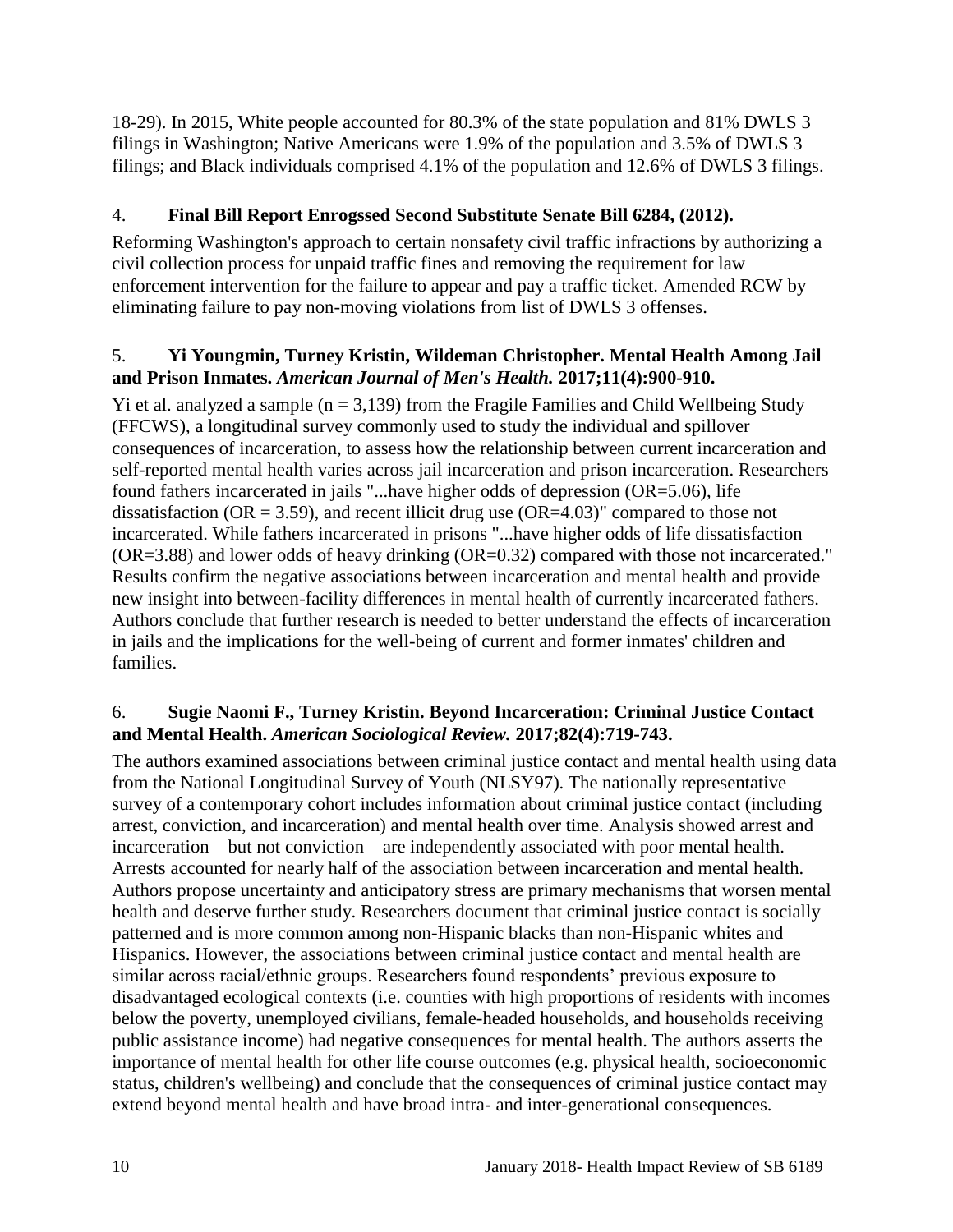#### 7. **Gjelsvik Annie, Dumont Dora, Nunn Amy. Incarceration of a Household Member and Hispanic Health Disparities: Childhood Exposure and Adult Chronic Disease Risk Behaviors.** *Preventing Chronic Disease.* **2013;10(May).**

Researchers analyzed data collected as part of the 2009-2010 Behavioral Risk Factor Suveillance System (BRFSS) survey and optional adverse childhood events (ACEs) model to identify associations between the childhood experience of having a household member incarcerated and adult health risks (i.e., smoking status, weight status, physical activity, and drinking patterns. Of respondents (n=81,910) 6.5% had lived with an incarderated household member during childhood. Those who did were more likely to have experienced other ACEs (68% had 3-7 other ACES) compared to those who did not live with an incarcerated household member as a child (19% 3-7 ACEs). Consistent with other research, "in all age groups, black and Hispanic adults had a higher prevalence of exposure to an incarcerated household member, although the largest differences were seen in the younger age groups." Controlling for age, sex, education, race/ethnicity, and other ACES, people who had a household member incarcerated during their childhood had higher odds of being a current smoker ( $AOR = 1.5$ ) and higher odds of heavy drinking (AOR=1.39). Odds of physical inactivity and being overweight or obese were null. When stratified by race/ethnicity, no significant associations were seen among non-Hispanic black adults. Hispanic adults who had lived with an incarcerated household member as a child has higher odds of being a current smoker (AOR=1.71) and heavy drinking (AOR=3.01). However, Hispanic adults who did not report living with an incarcerated household member had less than half the odds of heavy drinking compared with their similiarly unexposed white counterparts (AOR=0.44).

#### <span id="page-12-1"></span>8. **Centers for Disease Control and Prevention. Behavioral Risk Factor Surveillance System Prevalence And Trends Data: Washington-2014. 2014; Available at: [http://apps.nccd.cdc.gov/brfss/page.asp?cat=XX&yr=2014&state=WA#XX.](http://apps.nccd.cdc.gov/brfss/page.asp?cat=XX&yr=2014&state=WA#XX) Accessed August 16, 2016.**

Behavioral Risk Factor Surveillance System (BRFSS) 2014 data from Washington state show significant correlations between lower income and a number of health indicators including: worse overall self-reported health, depression, asthma, arthritis, stroke, oral health, tobacco use, women's health indicators, health screening rates, physical activity, and diabetes. Data also show that as educational attainment increases income level also increases.

## <span id="page-12-0"></span>9. **Boysun Mike, Wasserman Cathy. Health of Washington State Report: Tobacco Use. Washington State Department of Health;2012.**

Boysun et al. report Washington state Behavioral Risk Factor Surveillance System (BRFSS) data from 2008-2010, which indicate that adults with lower incomes are significantly more likely to report smoking cigarettes than their counterparts. Further, American Indians and Alaska Natives (AI/AN) and black populations have significantly higher smoking rates than white, Hispanic, and Asian populations. There is also significant geographic variation among counties with southwest and northeast counties in the state reporting higher rates of smoking. These counties are also more likely to have high levels of poverty and lower proportions of the population with college degrees.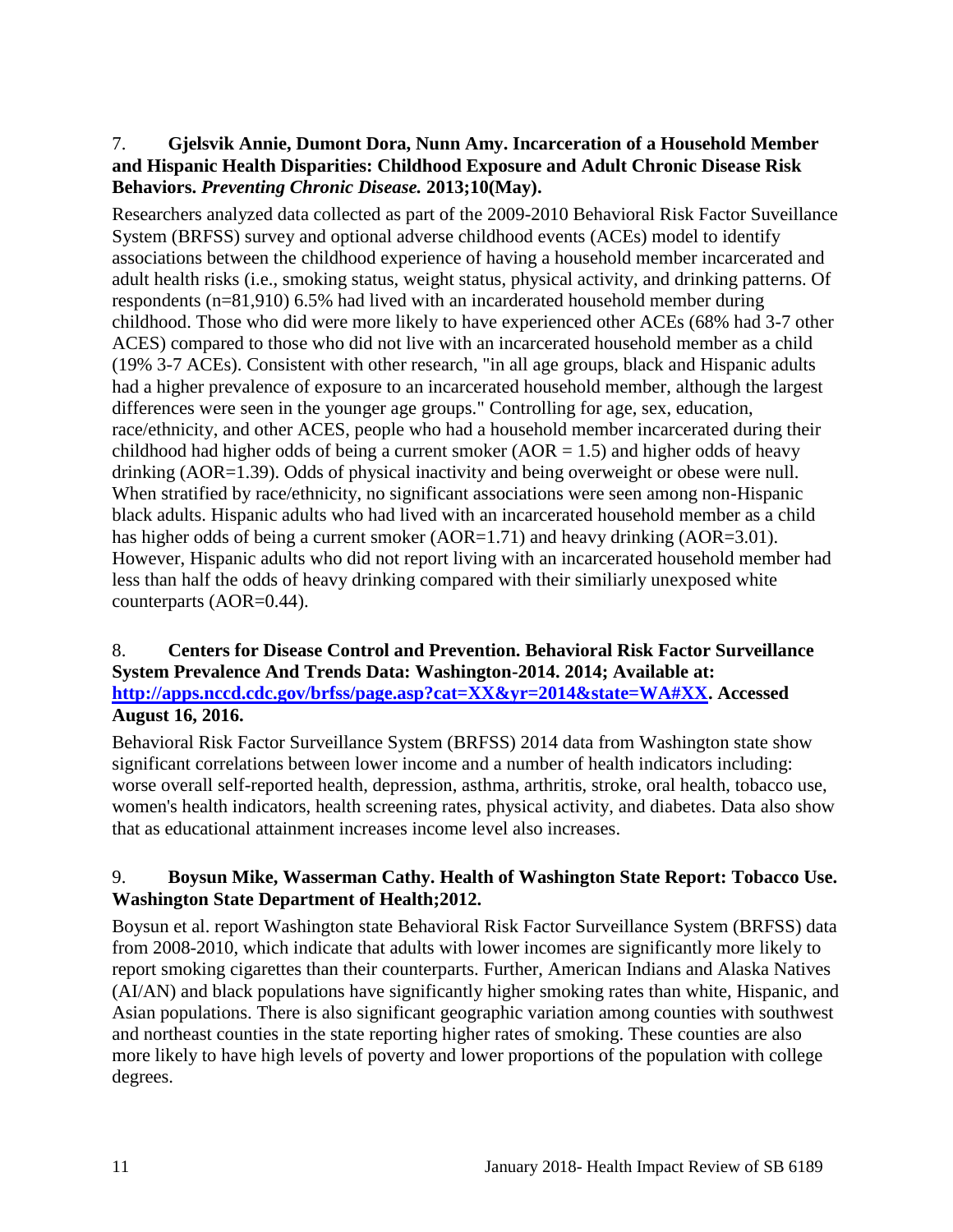#### 10. **Ellings Amy. Health of Washington State Report: Obesity and Overweight. Washington State Department of Health;2015.**

Ellings reports Washington state Behavioral Risk Factor Surveillance System (BRFSS) data from 2002-2014, which shows that obesity rates are the highest among low income families and that as income increase, rates of obesity decrease. Further, individuals that graduated college or attended some college had lower rates of obesity than those who had a high school education or less. Black, American Indian and Alaska Native, and Hispanic Washington residents had higher rates of obesity even after accounting for gender, income, education, and age.

# <span id="page-13-0"></span>11. **Poel A. Health of Washington State Report: Mortality and Life Expectancy. Data Update 2015. Washington State Department of Health;2015.**

Poel presents Washington state data on mortality and life expectancy. The data show that ageadjusted death rates were higher in Washington census tracks with higher poverty rates. The state data also show that American Indian/Alaska Natives, Native Hawaiian/Other Pacific Islanders, and black residents had the highest age-adjusted death rate and shortest life expectancy at birth compared to other groups in the state.

# <span id="page-13-1"></span>12. **Prause J., Dooley D., Huh J. Income volatility and psychological depression.**  *American journal of community psychology.* **2009;43(1-2):57-70.**

Prause et al. analyzed a sample  $(n = 4,493)$  from the National Longitudinal Survey of Youth. Researchers found that income volatility was significantly associated with depression; and downward volatility (frequent losses in income) was significantly associated with depression even after controlling for baseline depression. High income appeared to act as a buffer, so those with lower incomes were more vulnerable to the adverse effects of downward volatility.

#### <span id="page-13-2"></span>13. **Richardson Thomas, Elliott Peter, Roberts Ronald. The relationship between personal unsecured debt and mental and physical health: a systematic review and metaanalysis.** *Clinical Psychology Review.* **2013;33(8):1148-1162.**

Richardson et al. present a synthesis of the literature from 1984 to 2013 regarding the relationship between personal unsecured debt and health, and then further present a metaanalysis or pooled odds ratios (OR). In total, the authors included 65 articles from 12 different countries with the vast majority from either the United States or the United Kingdom. Evidence from the systematic review shows that 78.5% of included articles (n=51) report that being in debt was associated with worse health. The majority of the studies examined the relationship between debt and mental health with a smaller number assessing debt and self-reported physical health. Results from the pooled meta-analysis found significant associations between "...debt and mental disorder (OR = 3.24), depression (OR = 2.77), suicide completion (OR = 7.9), suicide completion or attempt ( $OR = 5.76$ ), problem drinking ( $OR = 2.68$ ), drug dependence ( $OR =$ 8.57), neurotic disorder ( $OR = 3.21$ ) and psychotic disorders ( $OR = 4.03$ )". The authors conclude that future research is needed to better understand the specific mechanisms by which debt is associated with health and the potential impact that debt repayment may have on improving outcomes.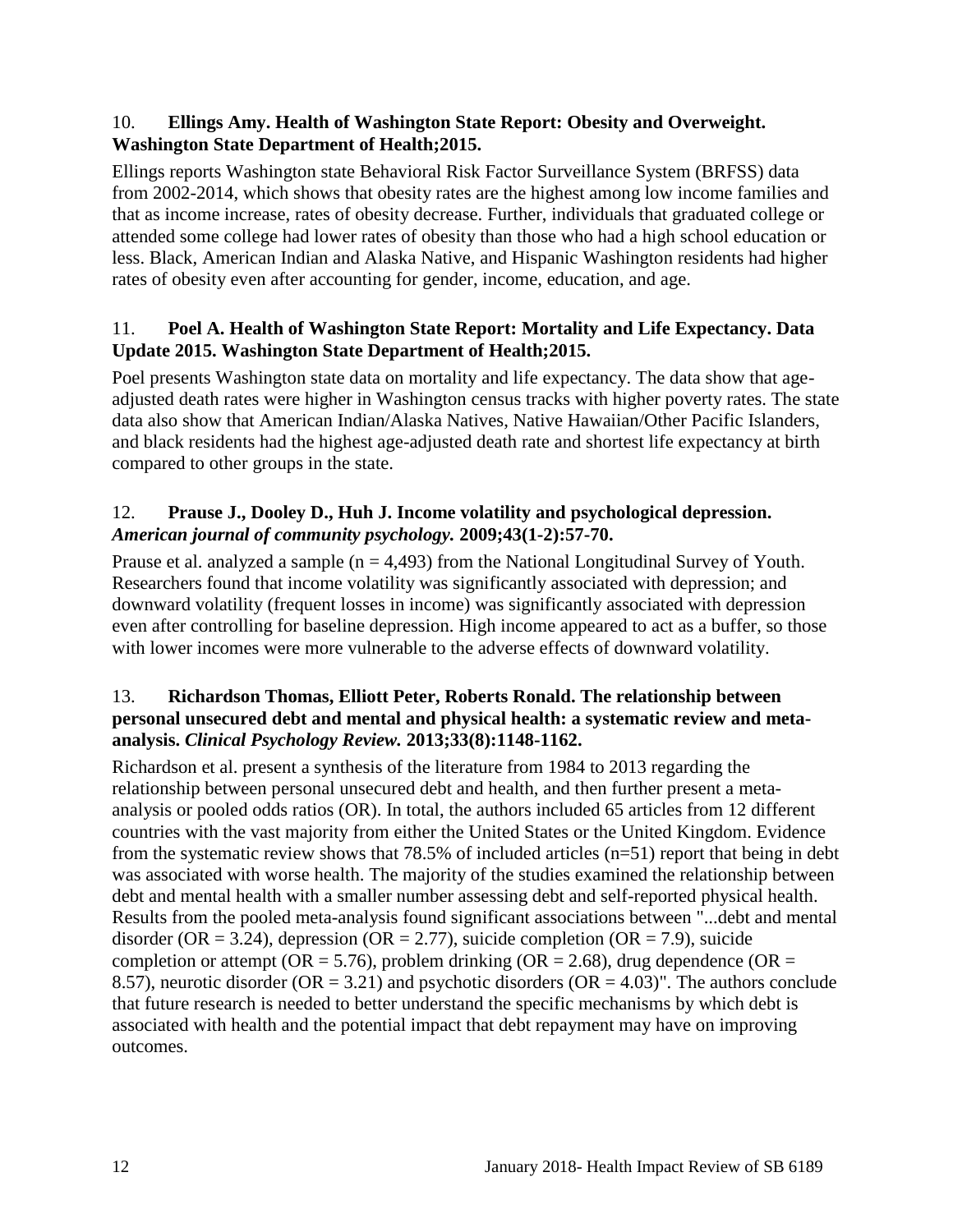#### <span id="page-14-0"></span>14. **Serafin M. Health of Washington State Report: Self-reported Health Status. Data Update 2016. Washington State Department of Health;2016.**

Serafin presents data from Washington state on self-reported health status. The data show that after accounting for age, education, race and ethnicity, household income was a strong predictor of self-reported health status. Health status varied by race and ethnicity, with close to 35% of Hispanics, 30% of American Indian/Alaska Natives, and 20% of Native Hawaiian/Other Pacific Islander reporting fair or poor health. Washington Behavioral Risk Factor Surveillance System (BRFSS) data from 2012-2014 also show that education was a strong predictor of self-reported fair or poor health after adjusting for age.

# <span id="page-14-1"></span>15. **Subramanyam M., Kawachi I., Berkman L., et al. Relative deprivation in income and self-rated health in the United States.** *Social science & medicine.* **2009;69(3):327-334.**

Subramanyam et al. analyzed data from the 2002, 2004, and 2006 Current Population Surveys conducted by the United States Census Bureau. Researchers found that individuals from the lowest income category were over five times more likely to report being in poor health than participants from the highest income category. In addition, they found that relative deprivation (the differences in incomes between an individual and others who have higher incomes than that individual [one measure of income inequality]) appeared to explain a large part of this association.

#### <span id="page-14-2"></span>16. **Sweet Elizabeth, Nandi Arijit, Adam Emma K., et al. The high price of debt: household financial debt and its impact on mental and physical health.** *Social Science & Medicine.* **2013;91:94-100.**

Sweet et al. analyzed data from the National Longitudinal Study of Adolescent Health (Add Health) to investigate the association between financial debt and health outcomes (n=8400). Data collection for Add Health began with Wave I in 1994/1995 with a cohort of adolescents grades 7-12. For this study, data from Waves I through Wave IV (collected in 2007/2008 at ages 24-32) were included in the analysis. The authors found that reporting high financial household debt is significantly associated with high perceived stress and depression, higher blood pressure, and worse self-reported general health. These associations remained significant after controlled for factors such as the number of people in the household, race/ethnicity, education, income, smoking, physical activity, diet, BMI, marital status, health insurance, job loss, and home ownership. The authors conclude that household debts relative to assets is a robust predictor of health outcomes and should be explored further as a socioeconomic determinant of health in future research.

# <span id="page-14-3"></span>17. **Turunen Elina, Hiilamo Heikki. Health effects of indebtedness: a systematic review.**  *BMC Public Health.* **2014;14(489).**

Turunen et al. systematically reviewed the literature from 1994 to 2013 to assess the relationship between indebtedness and mental and physical health (n=33 articles). About half of the included studies were conducted in the United States and measures for indebtedness varied widely. Evidence shows that personal debt negatively impacts mental health and is associated with an increased rate of depression and depression-related symptoms such as anxiety and anger as well as suicidal ideation. Unpaid debt was also associated with poorer subjective health and health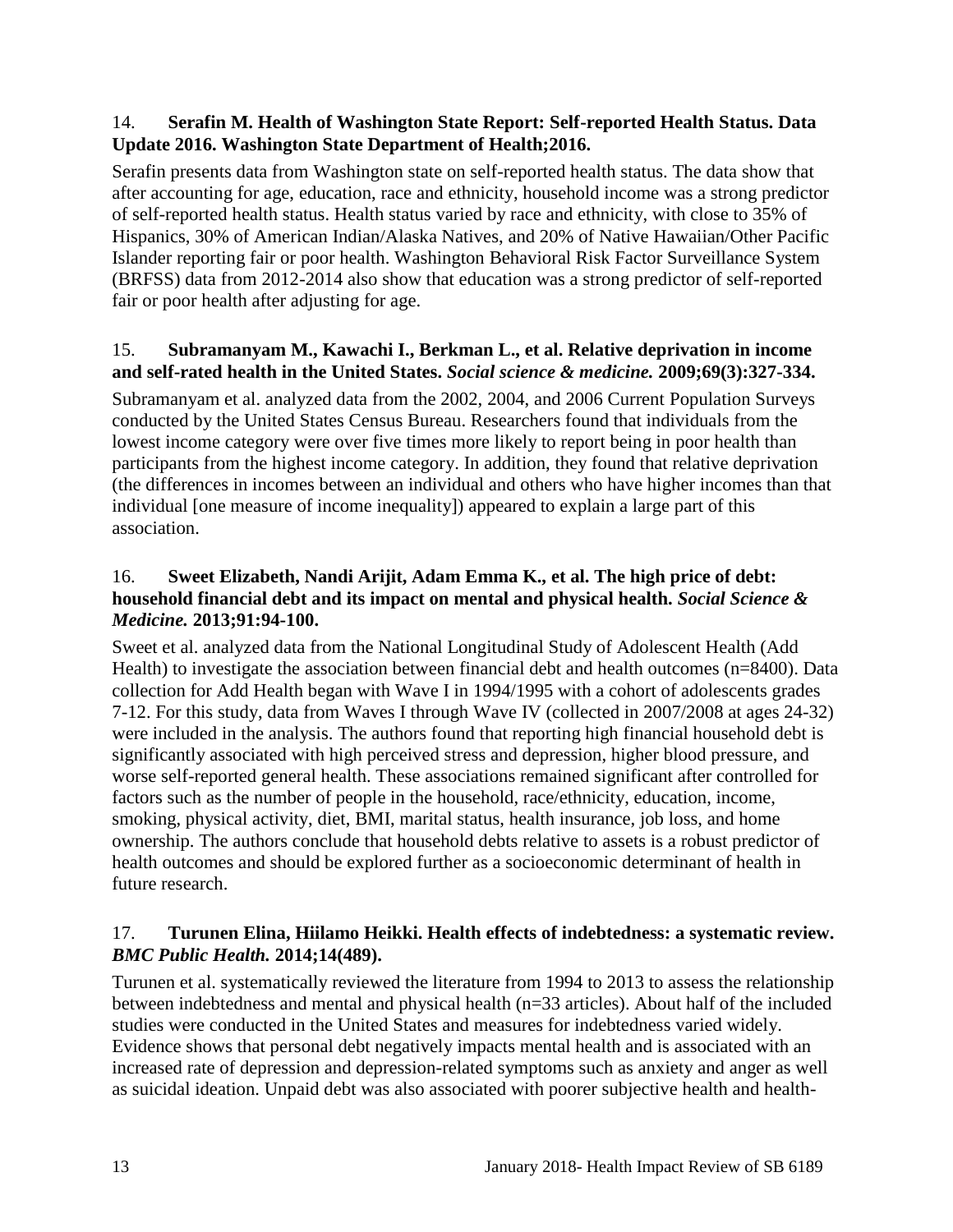related behaviors such as physical activity, alcohol and tobacco use, and diet quality. The authors conclude that indebtedness is associated with a number of serious health outcomes but that future research is needed to better understand the causal link and the role of other influences such as employment status and the type of debt.

# <span id="page-15-0"></span>18. **VanEenwyk J. Health of Washington State Report: Socioeconomic Position in Washington. Washington State Department of Health;2014.**

VanEenwyk presents data about socioeconomic position in Washington State including differences within the state as well as statewide differences compared to national data. Data indicate that compared to the United States as a whole, fewer Washington residents are living in poverty and a higher percentage of residents ages 25 and older have college degrees. However, these economic resources are not evenly distributed among all Washington residents. Females in Washington were more likely to be living in poverty than males and were also more likely to have lower wages. Further, American Indian and Alaska Native, Hispanic, and black residents had higher percentages of living in poverty and lower median household incomes compared to other groups. Data also indicated that counties in eastern Washington were more likely to have high poverty rates and high rates of unemployment than counties in western Washington.

# 19. **Modern-Day Debtors Prisons: The Ways Court-Imposed Debts Punish People for Being Poor. American Civil Liberties Union of Washington, and Columbia Legal Services;2014.**

This report focuses on four counties in Washington state to highlight the legal financial obligation (LFO) practices used in the courts with the goal that this information will drive the legislature to reexamine and reform current policies. The authors observed court proceedings; reviewed court records; and interviewed debtors, attorneys, and community members in each of the four selected counties, which were Benton, Clark, Clallam, and Thurston counties. The findings show that many courts are not properly considering a defendant's ability to pay when imposing discretionary LFOs and this often then requires people to chose between buying basic necessities and paying off their debt. Further, the state's 12% interest rate continues to create insurmountable debt for individuals who are already living in poverty. In this way, LFOs are a barrier for successful re-entry into communities upon release from custody. The authors conclude by presenting a number of recommendations that will help relieve the burden of LFOs on indigent persons as well as save resources for counties who put tremendous effort into collecting debts.

# 20. **Beckett Katherine, Harris Alexes. On cash and conviction: Monetary sanctions as misguided policy.** *Criminology & Public Policy.* **2011;10(3):509-537.**

Becket. et al present a summary of the use of monetary sanctions in the United States and contrasts these with the model of "day fines" used throughout Europe. Evidence shows that instead of being used as an alternative, monetary sanctions are regularly used to supplement other criminal penalties, which creates substantial debt for many. Debt created through these kinds of sanctions is different from consumer debt in that it cannot be relieved through bankruptcy and is not offset by the value of goods and services. Overall, the authors conclude that the widespread use of monetary sanctions in the criminal justice system is at odds with the overarching goal of reintegration for former offenders. The authors argue that without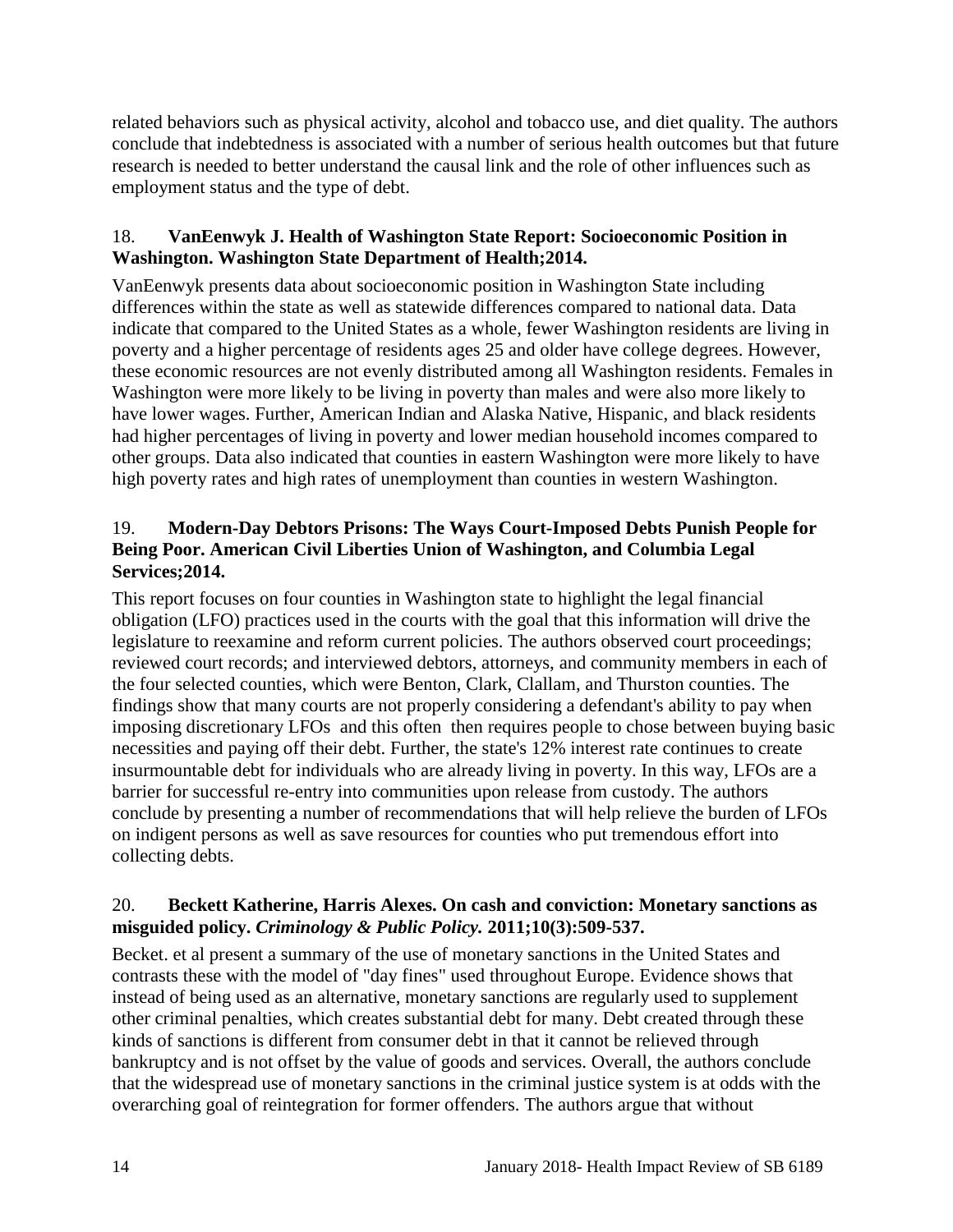considering a defendant's current and future ability to pay, the use of monetary sanctions is "misguided and counterproductive" and that the use of these kinds of nongraduated sanctions should be discontinued in the U.S.

# <span id="page-16-0"></span>21. **Health of Washington State: Mental Health. Washington State Department of Health;2008.**

Washington Behavioral Risk Factor Surveillance System (BRFSS) data from 2004-2006 indicate that American Indians and Alaska Natives and non-Hispanic black individuals reported significantly higher rates of poor mental health compared to other groups. These relationships persisted after adjusting for additional factors such as age, income, and education. Washington BRFSS data also show an association between lower annual household income and poor mental health, a relationship that was also shown with education. It is well understood that mental health is also closely related to other areas such as employment opportunities, physical health, substance abuse. This report also highlights a Washington state study from 2002 that reveal that 16% of individuals in the state who were receiving publicly funded mental health services had at least one felony conviction, a rate over twice that of the general population.

## 22. **Dumont Dora M., Allen Scott A., Brockmann Bradley W., et al. Incarceration, community health, and racial disparities.** *Journal of Health Care for the Poor and Underserved.* **2013;24:78-88.**

Dumont et al. present an evidence-based commentary about the social determinants of incarceration and inmate morbidity and mortality within the context of health disparities in the United States. Data indicates that over half of inmates in the U.S. have a mental health issue and between 16-24% experience serious mental illness, a percentage much higher than the 5-7% estimate nationally. Further, many inmates experience co-morbidities in addition to mental illness such as untreated substance dependence and addiction. The authors also discuss potential mechanisms for the ways in which incarceration perpetuates health disparities, particularly among black, Hispanic, and low-income populations who are disproportionately represented in the criminal justice system compared to their counterparts. Upon release from prison, data shows that former prisoners experience homelessness at a rate higher than the general population. Former prisoners also experience challenges with gaining education, employment, public assistance, and health insurance. These challenges all threaten an individuals ability to regain stability following incarceration and can have lasting impacts on their mental and physical health.

## 23. **Fredericksen Allyson, Lassiter Linnea. Disenfranchised by Debt: Millions Impoverished by Prison, Blocked from Voting. Alliance for a Just Society;2016.**

In this report, Fredericksen et al. examined state-by-state requirements for the payment of legal financial obligations (LFOs) in order for persons with felony convictions to regain their right to vote. These laws are referred to as criminal disenfranchisement laws and the authors find that disenfranchisement laws requiring payment of LFOs have a disparate impact on people of color. The report indicates that Washington state does not have a direct disenfranchisement law that is based on financial stipulations because it was found to be unconstitutional in a 2007 case. However, if an individual in Washington state misses three or more LFO payments within a twelve month period their voting rights may be revoked. The authors also note the disparities in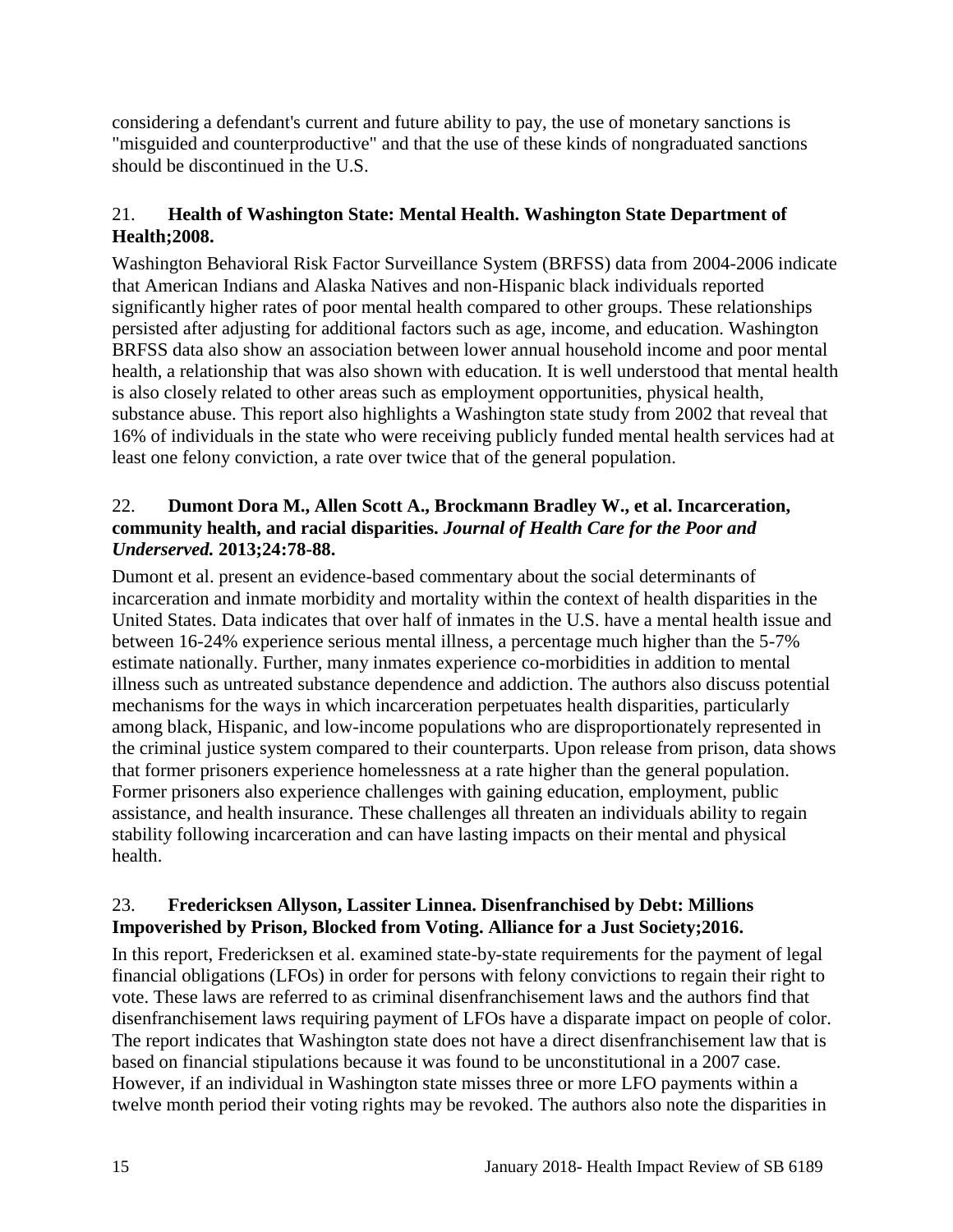arrest and conviction rates on a national level. For example, black men in the United States are six times as likely to be incarcerated as white men are and American Indians/Alaskan Natives have the second highest rate of incarceration behind blacks. The authors conclude that poverty, and an inability to pay LFOs, should not bar people from the right to vote, particularly when the laws are disproportionately impacting those who are low-income and persons of color.

# 24. **Harris Alexes. A Pound of Flesh: Monetary Sanctions as Punishment for the Poor. New York: Russell Sage Foundation; 2016.**

The focus of this book, written by sociologist Alexes Harris, is the rise of monetary sanctions as a tool of the criminal justice system and the ways in which these sanctions marginalize and penalize the poor. While Harris presents data from across the United States, she focuses her analysis on the court practices of five counties in Washington State. In order to illustrate how these monetary sanctions are perpetuating inequality, Harris draws conclusions from quantitative and qualitative data including sentencing data, legal documents, court hearing observations, and eighty-nine interviews with judges, clerks, attorneys, and defendants. Harris further uses this evidence to support two main arguments throughout the book: "(1) monetary sanctions imposed by the criminal justice system create and sustain inequality in the United States and, (2) the system of monetary sanctions is enforced by criminal justice bureaucrats whose discretion is shaped by a culture of accountability."

# <span id="page-17-1"></span>25. **Kemple Angela. Health of Washington State Report: Diabetes. Washington State Department of Health;2016.**

Kemple presents data from Washington regarding diabetes in the state. Washington data from the Behavioral Risk Factor Surveillance System (BRFSS) from 2012-2014 show that among adults, the percentage of persons with diabetes increased as household income decreased. This relationship was also true for education. Further, BRFSS data also show that age-adjusted diabetes prevalence is highest among those who are Hispanic, American Indian/Alaska Native, and black.

# 26. **Prison Policy Initiative. Washington Profile. 2010; Available at: [http://www.prisonpolicy.org/profiles/WA.html.](http://www.prisonpolicy.org/profiles/WA.html) Accessed September 13, 2016.**

This webpage provides data on incarceration in Washington from 2010. Data show that the rate of incarceration in the state has been growing since the late 1970's and in 2010, there were approximately 139,000 people behind bars of under criminal justice supervision in the state. Racial disparities are present in the Washington criminal justice system as well. In 2010, black, American Indian/Alaska Native, and Hispanic individuals made up 18%, 5%, and 14% of persons in Washington prisons and jails although they made up only 4%, 2% and 11% of the total Washington population, respectively.

# <span id="page-17-0"></span>27. **Schiraldi V, Western B, Bradner K. Community-Based Responses to Justice-Involved Young Adults. Harvard Kennedy School and Nationa Institute of Justice;2015.**

This report aimed to present research in the area of criminal justice and young adult development as well as to present recommendations that focus on making the criminal justice system more developmentally appropriate for young adults. The authors refer to "young adults" as those ages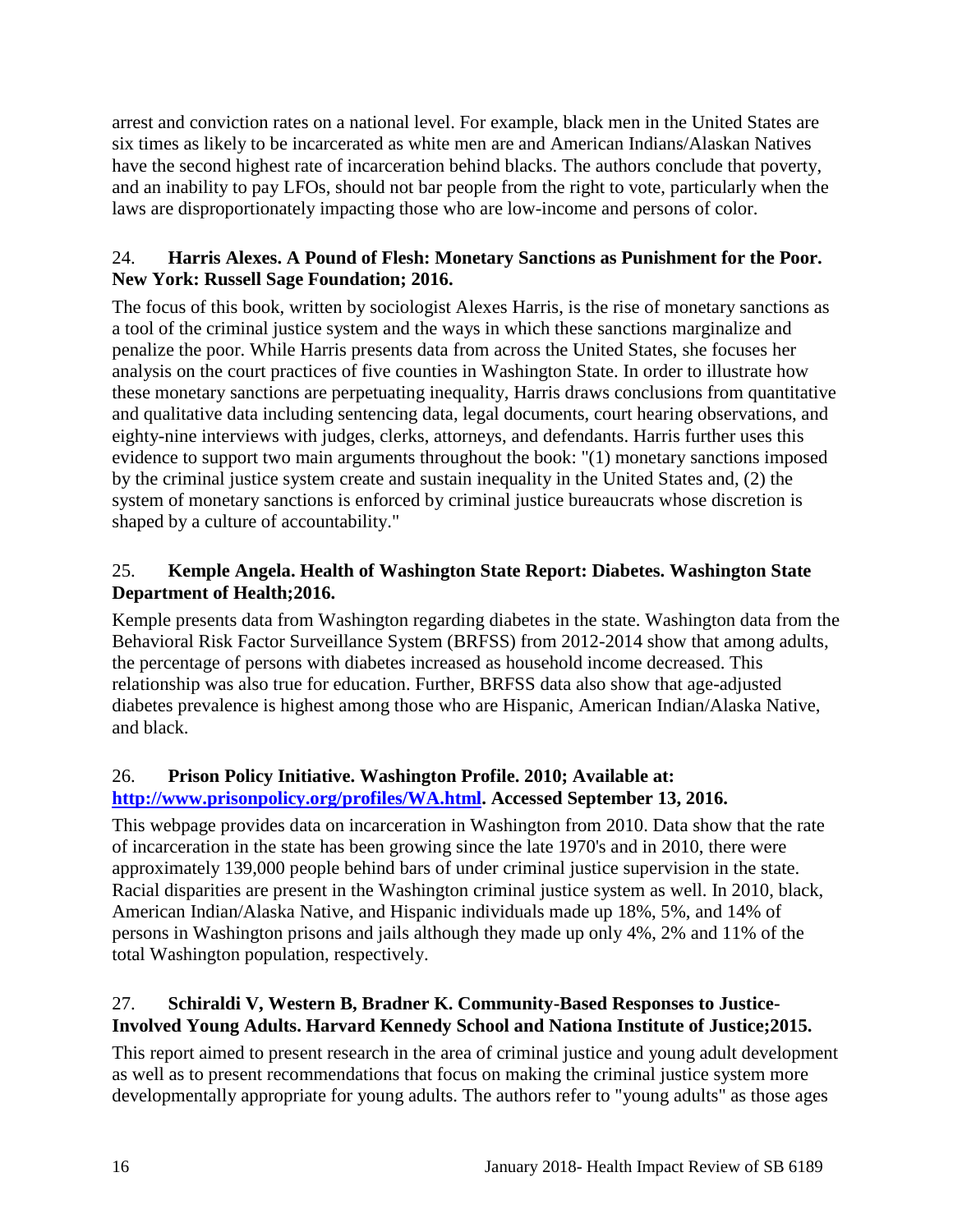18-24. A robust body of evidence has suggest that the human brain continues to develop well into a person's 20's and that "adult-quality" decision-making ability continues to develop into adulthood. Researchers discuss what is known as the "maturity gap" where cognitive functioning develops faster than psychosocial capacities and because of this, young adults are more likely to, "...engage in risk-seeking behavior, have difficulty moderating their responses to emotionally charged situations, or have not developed a future-oriented method of decision-making." The authors further discuss that psychosocial development is further disrupted by additional factors such as involvement in the justice system, traumatic incidents, parental incarceration, poverty, foster care, substance abuse, mental health needs, and learning disabilities. Next, the authors present data regarding the current landscape in the United States for young adults in the justice system. In 2012, about 130,000 young adults were admitted to a state or federal prison (21% of all admissions) and another 97,500 were released back to their communities (15% of all releases). Among this population of young adults released from prison, rates of recidivism were significantly higher than the total prison releasee population and researchers estimate that 78% of young adults released will be rearreseted within 3 years.

#### <span id="page-18-0"></span>28. **Esposito Michael, Lee Hedwig, Hicken Margart, et al. The Consequences of Contact with the Criminal Justice System for Health in the Transition to Adulthood.** *Longit Life Course Stud.* **2017;8(1):57-74.**

Esposito et al. examine the association between incarceration and health in the United State during the transition to adulthood. They applied the Bayesian Additive Regression Trees (BART) to data from The National Longitudinal Study of Adolescent to Adult Health dataset (n=10,785) to model incarceration's affect on health controlling for confounding variables (93 variables, and 36 covariates categorized as: demographic characteristics, prior health status behaviors, engagement in risky behavior, social connectedness, disposition characteristics, parental characteristics, and contextual residential characteristics). Authors examined three health outcomes: 1) an indicator for cardiovascular health (i.e. hypertension or raised blood pressure), 2) a measure of general health stauts (i.e. excellent/very good self-reported status), and 3) a measure of mental health status (i.e. depression). The analysis of two separate samples found individuals who had been incarcerated were more likely to suffer from depression, less likely to report being in excellent or very good health, and more likely to have hypertension than their peers with no history of incarceration. To examine if the health inequalities between previously incarcerated and never incarcerated individuals was a product of incarceration rather than a product of features that occurred prior to incarceration, they used the BART methodology to estimate how different the health of individuals who had experienced incarceration would be had they actually never experienced incarceration. Results suggest that elevated risk of depression among incarcerated individuals is largely a consequence of their incarceration (~5% both before and after accounting for confounders). Similarly, a prior history of incarceration appears decrease the probability of reporting excellent/very good health  $(\sim 10\%)$ , roughly hald of the decrease in probability before accounting for confounders. Results show no adverse effects of incarceration on hypertension.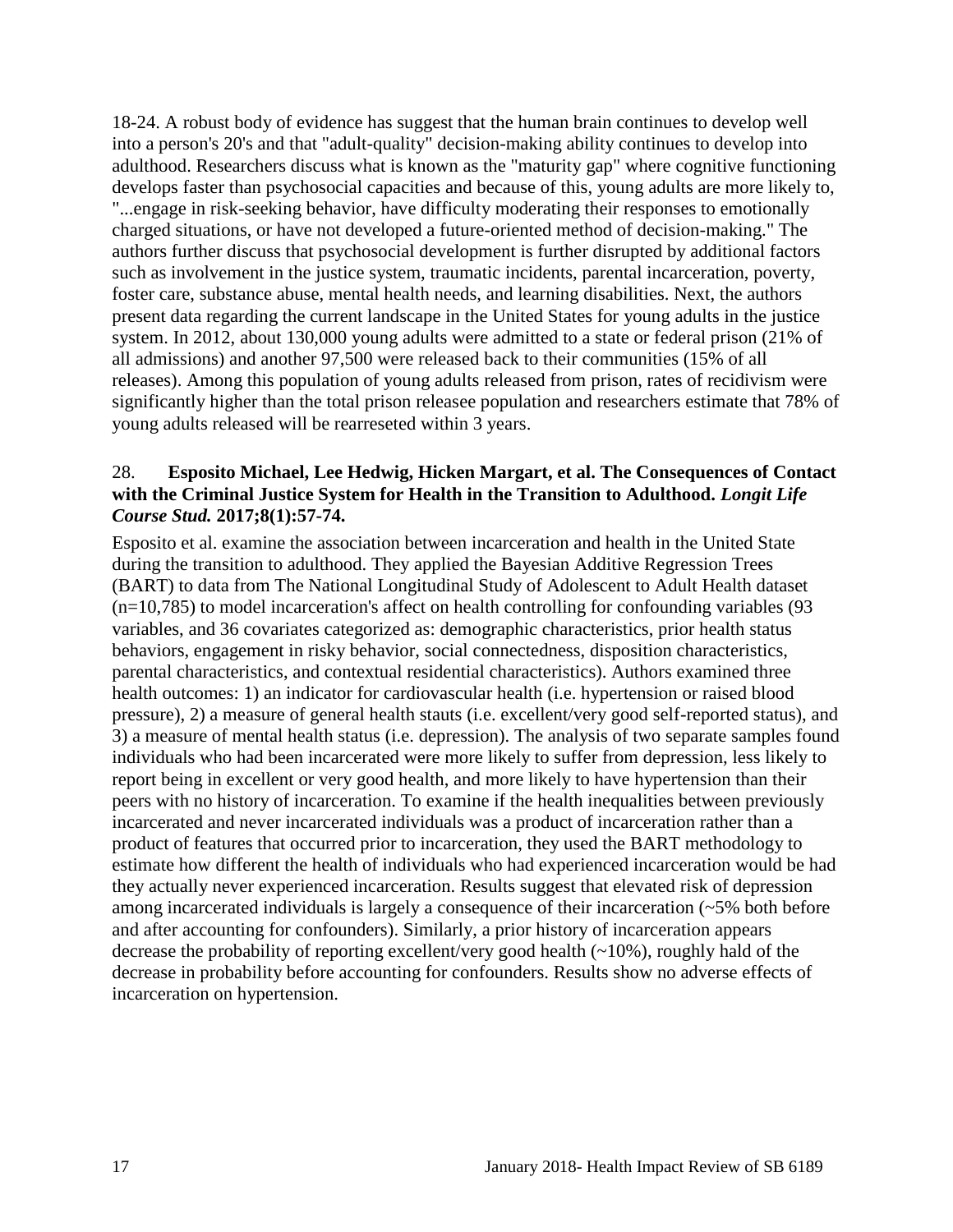#### <span id="page-19-0"></span>29. **Boruchowitz Robert. Diverting and Reclassifying Misdemeanors Could Save \$1 Billion per Year: Reducing the Need For and Cost of Appointed Counsel.** *American Constitution Society for Law and Policy.* **2010(December):1-17.**

In this issue brief, Boruchowitz explores the potential procedural and financial benefits of reclassifying non-violent misdemeanors as civil infractions. Washington State's driving while license suspended in the third degree (DWLS 3) serves as a case study to examine the financial costs and disparate burden of non-violent misdemeanor enforcement. The author provides examples of relicensing diversion programs employed by various jurisdictions in Washington State and brief analysis of the programs' effects. For example, An evaluation of King County's voluntary Re-licensing Program in its early years found participants had a relicensing rate of 63% compared to a rate of 25% for those who did not participate in the program. The program allows individuals to establish a monthly payment plan or participate in community service. Available data indicate that enforcement of DWLS 3 disproportionately affects people of color and individuals with low-incomes. A study in 2000 showed that African-American drivers in Seattle were nearly twice as likely as whites to be ticketed for traffic violations. A 1999 analysis of found that of 184 people in Seattle with suspended licenses, the average person had \$2,095 in unpaid fines and a monthly income of \$810. A National Association of Criminal Defense Lawyers report that suggests reclassifying DWLS 3 as a non-criminal offense could lessen burdens on defendants by allowing them to work and meet their obligations and reduce unfairness related to racial disparity.

# <span id="page-19-1"></span>30. **Natapoff Alexandra. Misdemeanor Decriminalization.** *Vanderbilt Law Review.*  **2015;68(4):63.**

This law review found that full decriminalization, defined as reclassification of misdemeanors as civil infractions, of non-violent offences may reduce arrests, days of incarceration, and fines associated with offenses like driving while license suspended in the third degree (DWLS 3). However, Natapoff noted outcomes may vary dependent on how local jurisdictions apply the provisions. Defendants with the resources to pay fines can terminate contact with criminal justice system quickly and without the lasting effects of a criminal record. However, because Washington State incarcerates defendants for failure to pay fines, a fine-only model may translate into jail time for indigent individuals through the use of contempt proceedings (pay or appear). Incarceration due to failure to appear may exacerbate disparities in incarceration rates by disproportionately affecting people with low-incomes and people of color who may be less likely to find the time and transportation required to appear than offenders with more time and resources. Failure to pay may also negatively impact an individual's credit rating and their ability to rent an apartment, buy a car, or secure employment. An individual's records (arrest and criminal) and/or inability to reinstate their driver's license may also negatively affect employment (current and future prospects). Jurisdictional use of citations to measure performance or fines to fund the criminal justice systems and general budgets could exacerbate disparities by further racializing enforcement and serving as a regressive tax.

## <span id="page-19-2"></span>31. **Mitchell John B., Kunsch Kelly. Of Driver's Licenses and Debtor's Prison.** *Seattle Journal for Social Justice.* **2005;4(1):439-493.**

Authors analyzed DWLS 3 policies using as an example courts in the State of Washington charged with adjudicating misdemeanors. Authors draw comparisons between DWLS 3 policies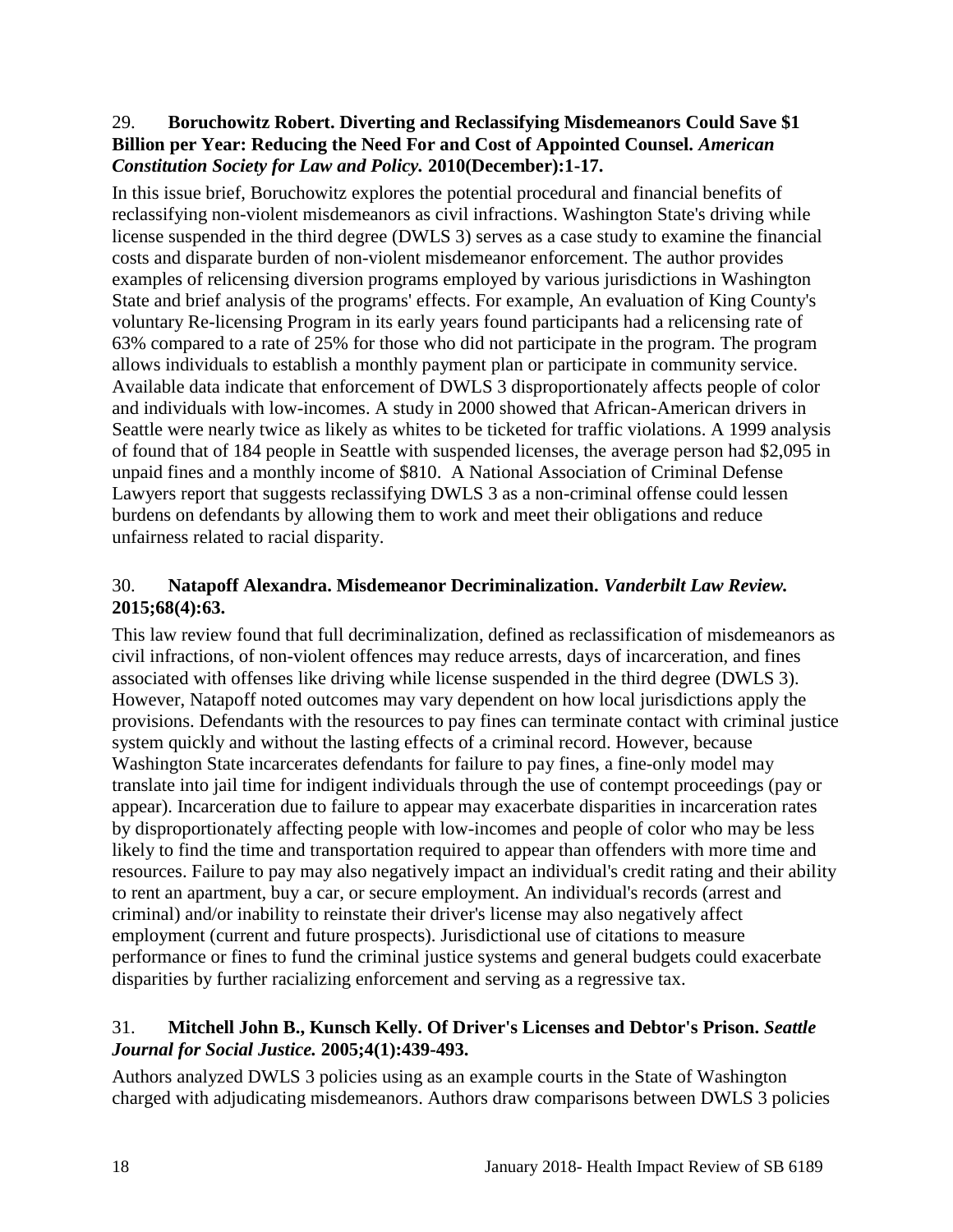and historical debtor's prison, as policies use criminal law to punish poverty. Researchers determine DWLS3 is a significant issue for the State of Washington as approximately 186,500 driver's licenses suspended each year—most for nonpayment. These cases constitute roughly one-third of the calendars of the courts of limited jurisdiction in Washington and frequently affect low-income individuals and communities of color. Authors conclude that historical and legal cases do not support the underlying assumption that license suspension or revocation will increase fine payments. They assert that decriminalizing DWLS3 for nonpayment of fines would benefit indigent individuals and their families and save local jurisdictions the costs associated with enforcement by police, the large expense of criminal court resources, and the cost of incarceration.

#### 32. **Smith Elisabeth. Legislative Director, American Civil Liberties Union of Washington. In: Lang C, ed2017.**

The interview discussed the historical context of RCW 46.20, previous changes to provisions (HB 1741 in 1993; SB 6284 in 2012), as well as the intent of SB 6189 (and SB 6189) to reduce the burden of criminal justice contact (arrests and incarcerations) and fines levied against those cited with DWLS 3.

#### 33. **London A, Myers N. Race, incarceration, and health.** *Research on Aging.*  **2006;28(3):409-422.**

London and Myers conducted a review of the literature around health and other outcomes for incarcerated individuals. They highlighted research that indicates that black Americans have worse health outcomes than other racial/ethnic groups, and also are disproportionately represented in the justice system. The authors also outlined data indicating the high rates of injury in jails and prison as well as the high rates of communicable disease among incarcerated and formerly incarcerated individuals. In addition, they highlight research that indicates that incarceration is associated with lower educational attainment, lower income, higher rates of unemployment, and higher involvement in jobs with high risk of injury or exposure to hazardous working conditions. Evidence also indicates that incarceration is associated with divorce and separation of families.

# 34. **Murray J, Farrington DP, Sekol I. Children's antisocial behaivor, mental health, drug use, and educational performance after parental incarceration: A systematic review and meta-analysis.** *Psychological Bulletin.* **2012;138(2):175-210.**

Murray et al. conducted a systematic review and meta-analysis of the literature on parental incarceration and impacts on children's later mental, emotional, and social health. They identified 40 studies that met their strict inclusion criteria. The researchers pooled the odds ratios across all samples in order to determine if children with incarcerated parents had a greater risk of each outcome than children in the control group who did not have an incarcerated parent or parents. These pooled odds ratios indicated that parental incarceration was significantly associated with antisocial behavior among their children even after controlling for covariates. In some subpopulations parental incarceration was significantly associated with children's poor academic performance, poor mental health, and drug use, but this association was not significant for every subpopulation and did not always remain significant after controlling for covariates.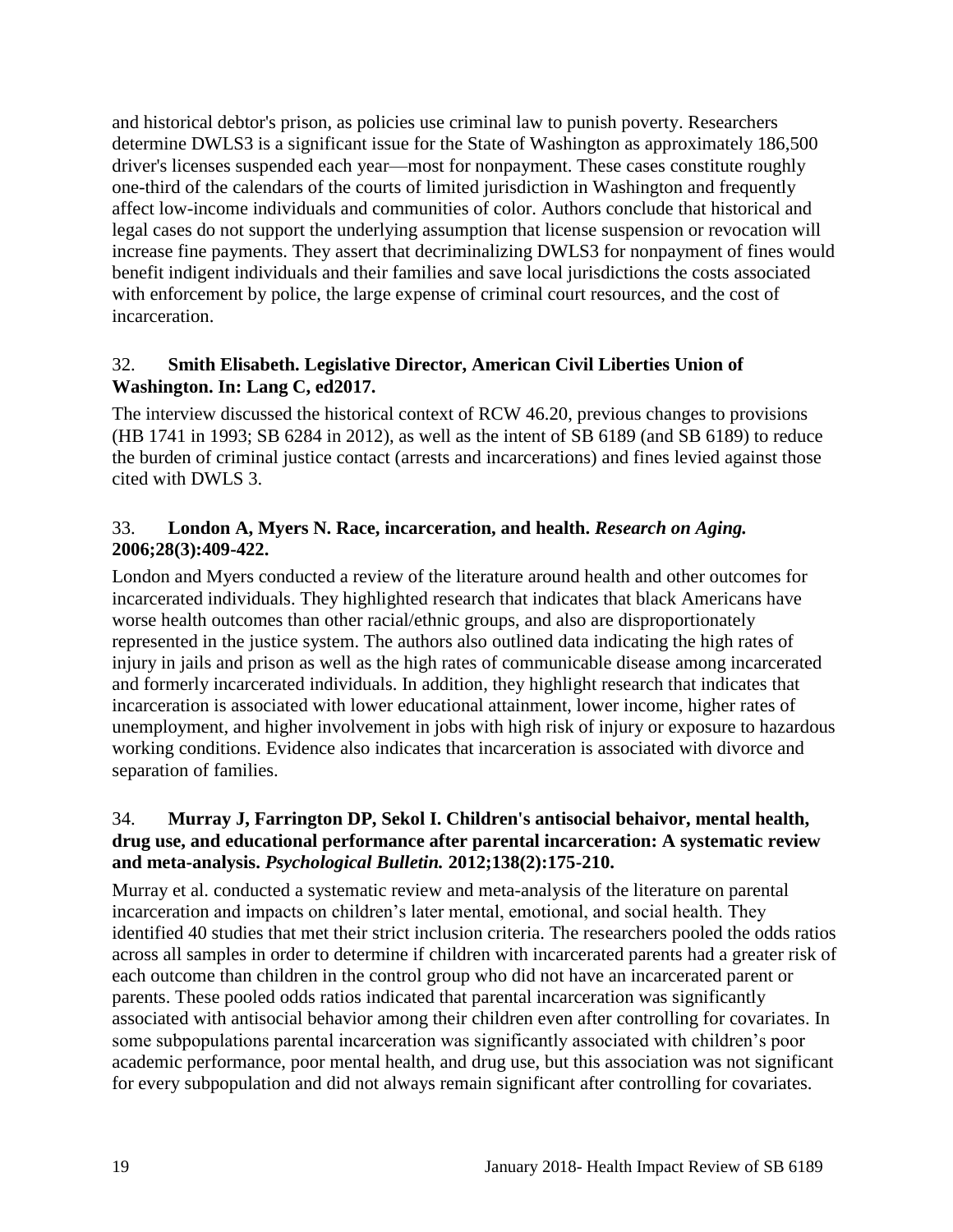## 35. **Roettger ME, Boardman JD. Parental incarceration and gender-based risks for increased body mass index: Evidence from the national longitudinal study of adolescent health in the United States.** *American Journal of Epidemiology.* **2012;175(7):636-644.**

Roettger et al. analyzed data from the National Longitudinal Study of Adolescent Health (1994– 2008). The dataset included 15,558 individuals who had completed interviews for all waves of the study, including 1,205 males and 1,472 females who reported that their biologic mother or father was incarcerated. The researchers found that females who had experienced a parent being incarcerated saw greater increase in Body Mass Index (BMI) over time for than did females whose parents had not been incarcerated. This trend remained significant even after controlling for stressful life events, internalizing behaviors, and a range of individual, familial, and neighborhood characteristics.

# 36. **Swisher RR, Roettger ME. Father's incarceration and youth delinquency and depression: Examining differences by race and ethnicity.** *Journal of Research on Adolescence.* **2012;22(4):597-603.**

Swisher and Roettger analyzed data from the in-home portion of the National Longitudinal Study of Adolescent Health. Due to insufficient sample size for other racial/ethnic groups, only white, black, and Hispanic respondents were included in this study. The researchers found that among all racial/ethnic groups father's incarceration is associated with increased depression and delinquency for the children, even after controlling for other variables such as demographics and family background measures. In addition, when considering these results by race/ethnicity, the data indicate that among Hispanic respondents, having their father incarcerated is associated with a higher propensity for delinquency than among white and black respondents.

#### <span id="page-21-0"></span>37. **Turney K, Wildeman C, Schnittker J. As fathers and felons: Explaining the effects of current and recent incarceration on major depression** *Journal of Health and Social Behavior.* **2012;53(4):465-481.**

Turney et al. analyzed data from the longitudinal Fragile Families and Child Wellbeing study. The researchers found that currently and recently incarcerated fathers are more likely to report a change in employment status, separation from a child's mother, a change in relationship quality, and depression. The association between incarceration and depression remained significant even after controlling for variables such as demographic characteristics and history of depression.

#### 38. **Wu E, El-Bassel N, Gilbert L. Prior incarceration and barriers to receipt of services among entrants to alternative incarceration programs: A gender-based disparity.** *Journal of Urban Health: Bulletin of the New York Academy of Medicine.* **2012;89(2):384-395.**

Wu et al. collected data from a random sample of adults (N=322; 83 women and 239 men) entering alternative to incarceration programs in New York City. Researchers collected data though structured interviews including information on sociodemographics, substance use, prior incarcerations, and barriers that had prevented a participant from visiting or returning to a service provider. Less than half of the participants had earned a high school diploma or GED. When analyzing collapsed data for male and female participants, they found that a greater number of prior incarcerations were significantly associated with a greater number of barriers that prevented